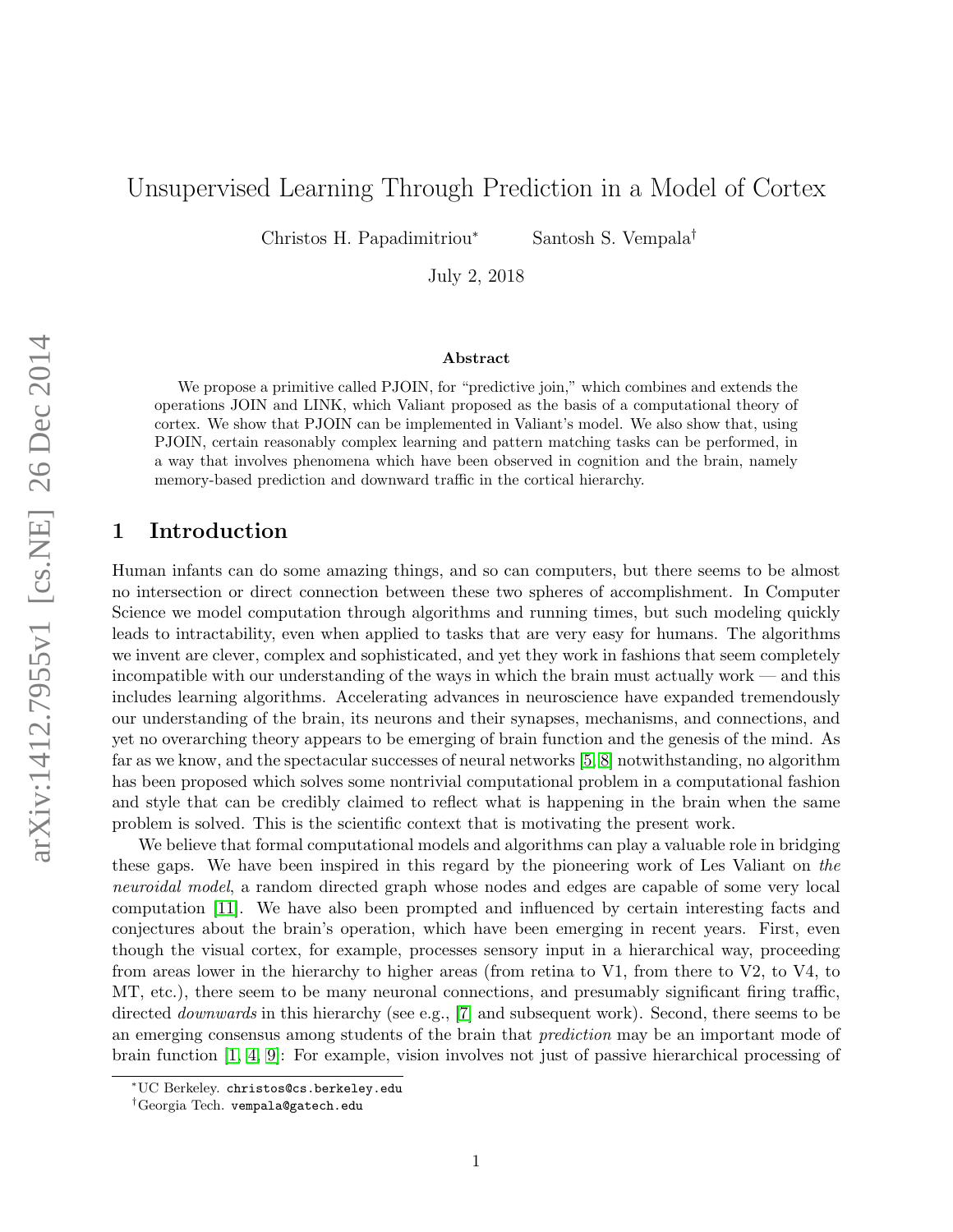visual input, but also active acquisition of new input via saccades (rapid forays to new parts of the visual field), whose purpose seems to be to verify predictions made by higher layers of the visual cortex; significantly, many eye muscles are controlled by low areas of the visual hierarchy. Third, the connections in the cortex seem to deviate from the standard  $G_{np}$  model of random graphs, in that reciprocal connections (closing cycles of length two) and transitive connections (connecting nodes between which there is a path of length two *ignoring directions*) are much more likely than  $G_{np}$  would predict [\[10\]](#page-19-6). We briefly discuss a new model of brain connectivity in Section [6,](#page-15-0) as well as ways in which such an assumption complements our argument.

Valiant models the cortex as a random directed graph of *neuroids* (abstract neuron-like elements) connected via directed edges called synapses. The algorithms running on this platform are vicinal, by which it is meant that they are local in a very strict sense: the only communication from other neuroids that a neuroid is allowed to receive is the sum of the action potentials of all currently firing neuroids with synapses to it. This is the only outside information a neuroid can use in deciding what to do next. Valiant goes on to posit that real-world objects or concepts can be represented by sets of neuroids. There is a tradition of using such sets of neurons, or equivalently sparse binary vectors, as the basic formal unit of brain function [\[6\]](#page-19-7), but Valiant's is, in our reading, the most explicitly algorithmic such framework. If one assumes that the underlying directed graph is random in the sense of the  $G_{np}$  model of random graphs [\[2\]](#page-18-1), and taking into account what we know about the number of neurons in the cortex, the number of synapses out of (or into) a neuron, and the number of firing neurons that can cause another to fire, Valiant argues carefully [\[11\]](#page-19-2) that it is possible to choose some number r, perhaps between 10 and 100, such that sets of r neurons can usefully represent a concept. Such sets are called *items*, and they constitute the basic element of Valiant's theory: all r neuroids of an item firing (or perhaps some overwhelming majority thereof) is coterminal with the corresponding concept being "thought about." Valiant shows that such items can be combined through the basic operations of JOIN and LINK, creating compound new items from, respectively simply connecting, existing items. For example, if  $A$  and  $B$  are items (established sets of about r neuroids) then Valiant shows how to create, via a vicinal algorithm, a new item  $\text{JOIN}(A, B)$  which stands for the combination, or conjunction, of the two constituent items.

Our main contribution is the formulation and implementation of a new operation on items that we call *predictive join* or *PJOIN*. This operation PJOIN extends JOIN in that, if only one of the constituent elements of  $PJOIN(A, B)$  fires, say A fires, then the structure will *predict* B, and initiate a sequence of downstream events whose purpose is to check this prediction. We show (Theorem 1) that the PJOIN of two items — which may be, and typically will be, themselves PJOINs — can be created by a vicinal algorithm so that it functions according to certain precise specifications, capturing the discussion above.

We suspect that the power of cortical computation lies not so much in the variety and sophistication of the algorithms that are actually implemented in cortex — which might be very limited — but in the ways in which the cortex interacts with an appropriately interesting environment through sensors and actuators. In other words, cortical architecture may happen to be very well adapted to the kinds of environments mammals live in. Here we use our PJOIN operation — and almost nothing else — to design a vicinal algorithm for performing a basic task that would be required in any such interaction with an environment: unsupervised learning of a set of patterns. By learning we mean that, if a pattern is presented to a sensory device for long enough, then our vicinal algorithm will "memorize it," in that it will create a structure of items connected by PJOINs which represent this pattern. If many patterns are presented, one after the other and with repetitions, all these patterns will be memorized in a shared structure. If sometime in the future one of the already presented patterns is presented again, then with high probability the structure will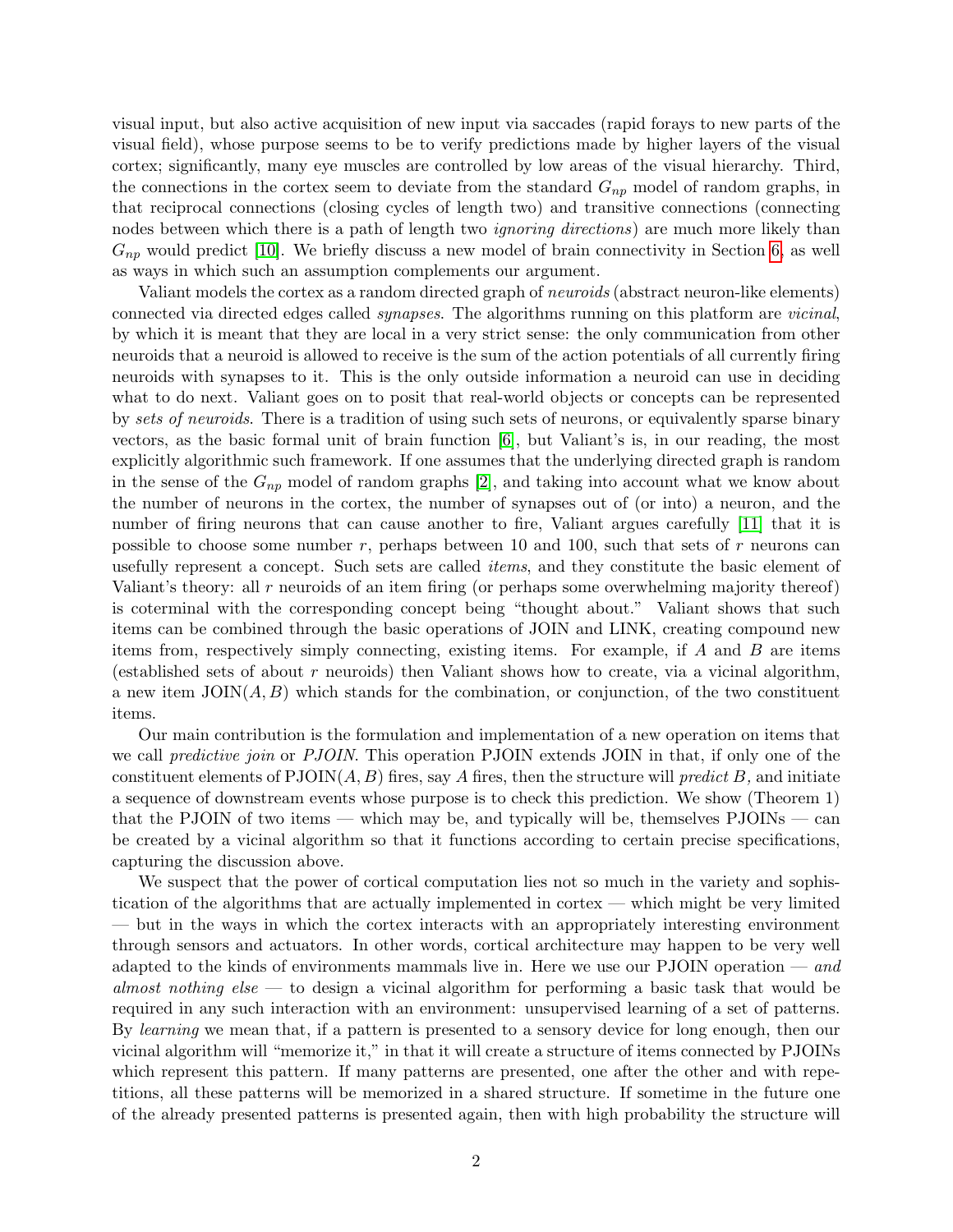"recognize it," by which we mean that there will be one special item (set of neuroids) whose firing will signal the act of recognition of that particular item. Moreover, a pattern that has already been presented once needs to be presented for a considerably shorter time on subsequent presentations. While JOIN can be viewed as the *unsupervised memorization* of two items in the neuronal model, PJOIN allows unsupervised memorization of patterns of arbitrary length. As we note in Section [4,](#page-8-0) using JOIN directly for more than two items does not yield this desired consistency in behavior.

We simulated these algorithms and measured their performance on binary patterns, including the sizes of representations created and updates to them, the total traffic generated in each presentation, and the fraction of traffic that is downward. The results, for varying ranges of parameters, are presented in Section [5.](#page-13-0) They are consistent with the theoretical predictions. In particular, both memorization and recognition are accomplished in a rather small number of "steps" — firings of individual neuroids — typically in the low tens; this is an important desideratum, because we know that complex cognitive operations can be performed in quite a bit less than second, and thus in fewer than a hundred such steps.

Finally, in Section [6](#page-14-0) we discuss several important issues surrounding our results, such as the nature of the rudimentary *algorithmic control* necessary for the running of these and other vicinal algorithms, a new enhanced model of random graphs that appears to agree better with recent insights about cortical connectivity, as well as important further steps for this research program.

## 2 Valiant's Computational Model of Cortex

The basic structure in Valiant's computational theory of cortex is an item, which represents in the brain a real-world object or concept. Each item is implemented as a set of neurons. Valiant considers two alternative representations, one in which these sets are disjoint and one in which they may overlap; here we shall work in the disjoint framework, but we see no reason why our work could not be extended to overlapping items. Once such a set of neurons has been defined, the simultaneous firing of these neurons (or perhaps of some "overwhelming majority" of them) represents a brain event involving this item.

Valiant defined two key operations involving items. The JOIN operation creates, given two items A and B, a new item  $C = JOIN(A, B)$ . Once the new item has been created, every time both  $A$  and  $B$  fire,  $C$  will fire in the next instant. A second operation is LINK. Given two established items A and B, the execution of  $\text{LINK}(A, B)$  has the effect that, henceforth, whenever item A fires, B will fire next. Valiant showed that these two operations — both the creation of these capabilities, and their application — can be implemented by simple *vicinal algorithms*. These algorithms are implemented in a particular formal neuroidal model of computation, involving only local computation, and communication strictly through action potentials. It is argued in [\[12,](#page-19-8) [14\]](#page-19-9) that vicinal algorithms realistically capture the capabilities of neurons. Furthermore, it is argued in [\[13,](#page-19-10) [15\]](#page-19-11) that even cascading usage of these two operations (taking the JOIN of two JOINs, and then again, and so on) is up to a point a reasonably realistic hypothesis.

The number r of neurons representing an item depends on the numerical parameters of cortex, as well as its random nature. Let  $n$  be the total number of neurons, and let  $d$  be the typical out-degree of a neuron, that is, the number of other neurons with which the neuron synapses. In the human brain, n is believed to be roughly  $10^{11}$  and d roughly  $10^4 - 10^5$ . Let k be a number such that, if k neighboring neurons of a particular neuron are firing, then these k action potentials are typically enough to cause the neuron to fire. Valiant argues convincingly in [\[13\]](#page-19-10) that, given our current knowledge of the parameters  $n, d$ , and k for various organisms, and assuming that the connections between neurons are random in the sense of  $G_{np}$ , a range exists for the new parameter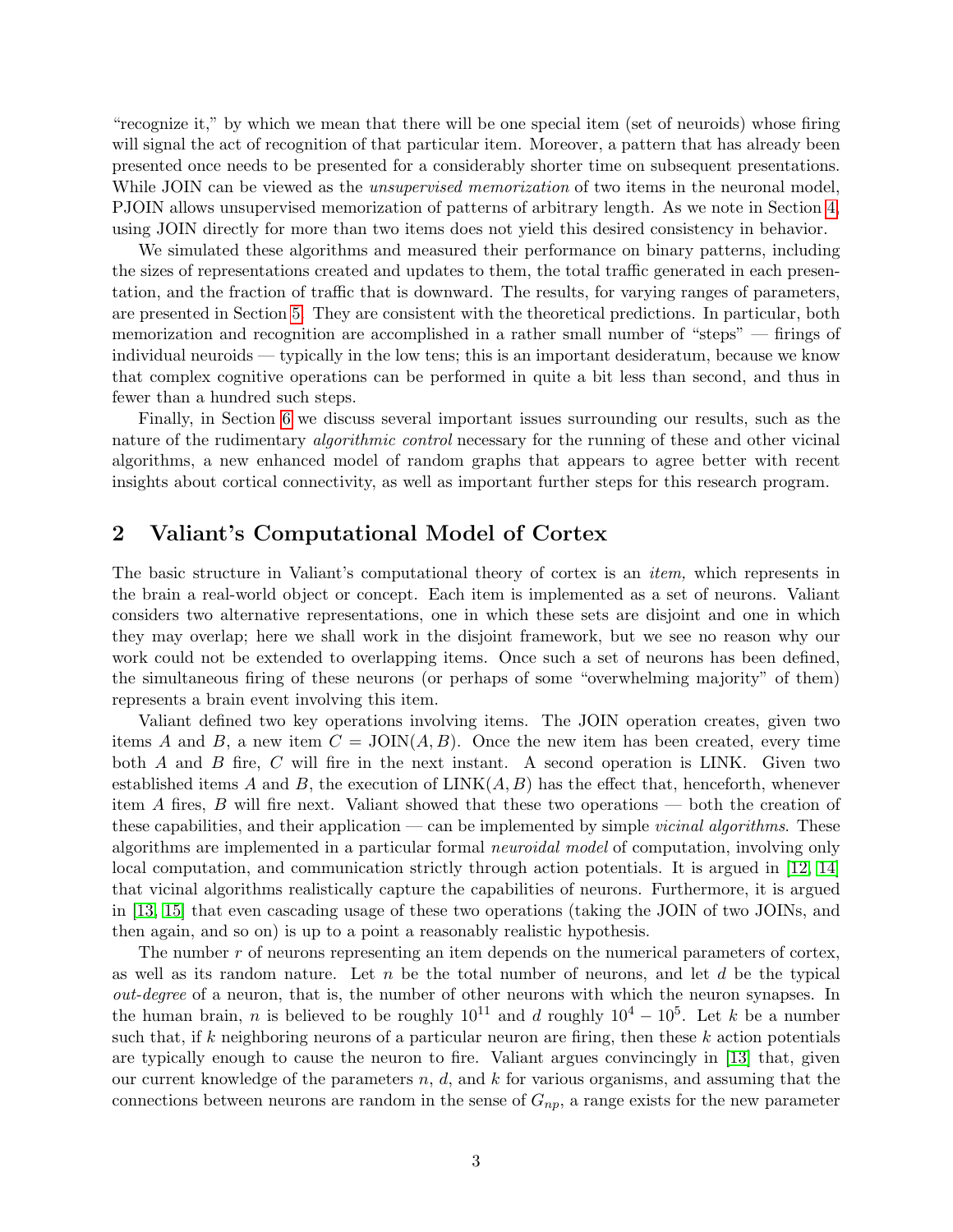r, such that r neurons can usefully represent an item (see also [\[3\]](#page-18-2)). The preceding discussion of the parameters k and r is an argument about the numerical plausibility of the neuroidal model, and does not mean that all items are represented by the same exact number of neurons, or that synapses are required to have the same strength and all neurons the same number of incoming synapses at all times — as we shall see, a neuroid can even set its own threshold in this model, and a synapse its own strength. However, for such a particular vicinal algorithm to be plausible, the numerical range of these parameters should be reasonable; for example, the firing of a neuron caused by the firing of very few other neurons, or a single one (either because of a tiny threshold or a huge synaptic strength) would be unreasonable. In the algorithms of this paper we do allow the parameters  $r$  and k, and even the firing threshold, to vary by a small factor in certain exceptional cases. Another desideratum on vicinal algorithms is that, even though the model assumes discrete time steps of a global clock, one should not rely too much on this. In other words, such algorithms should not have very long chains of consecutive steps requiring strict synchronization between many neuroids. Only sequences of up to three or four synchronized steps are used here (in [\[11,](#page-19-2) [12,](#page-19-8) [14\]](#page-19-9) only two synchronized steps were needed). Naturally, it is necessary to assume that all neuroids comprising an item can fire simultaneously, in response to other items firing.

#### Vicinal Algorithms

The substrate of vicinal algorithms is a directed graph whose vertices are neuroids, (idealized neurons) connected through directed edges called *synapses*. At every discrete time  $t \geq 0$ , a neuroid  $v_i$  is at a *state*  $(T_i^t, f_i^t, q_i^t)$  consisting of three components: a positive real number  $T_i^t$  called its threshold; a Boolean  $f_i^t$  denoting whether i is *firing* presently; and another memory  $q_i^t$  which can take finitely many values. In our algorithms, T will for the most part be kept constant. Similarly, every synapse  $e_{ji}$  from neuroid  $v_j$  to neuroid  $v_i$  has a state  $(w_{ji}^t, qq_{ji}^t)$  consisting of a real number  $w_{ji}^t$  called its *strength*; plus another finitary memory  $qq_{ji}^t$ . When the superscript t is understood from context, it will be omitted.

The operation of vicinal algorithms is strictly local: neuroids and synapses update their own state in discrete time steps. The only way that the operation of neuroid  $v_i$  can be influenced by other neuroids is through the quantity  $W_i = \sum_{j:f_j=1} w_{ji}$ , the sum total of incoming action potentials. At each time instant, the firing status of all neuroids is updated:

$$
W_i^t \leftarrow \sum_{j:f_j^t=1} w_{ji}^t; \text{ if } W_i^t \ge T_i^t \text{ then } f_i^{t+1} \leftarrow 1,
$$

and after that the remaining of the state of the neuroids, and the state of the synapses, are updated:

$$
(T_i^{t+1}, q_i^{t+1}) \leftarrow \delta(T_i^t, q_i^t, f_i^{t+1}, W_i^t),
$$
  

$$
(w_{ji}^{t+1}, qq_{ji}^{t+1}) \leftarrow \lambda(q_i^t, qq_{ji}^t, f_j^t, f_i^{t+1}, W_i^t).
$$

That is, at each step  $f_i$  is set first — this is tantamount to assuming that the action potentials of other neuroids are transmitted instantaneously — and then the remaining state components of the neuron's state, and also of its incoming synapses, are updated in an arbitrary way. Notice that the update functions  $\delta$  and  $\lambda$  are the same for all neuroids  $v_i$  and synapses  $e_{ii}$ .

This is the repertoire of actions of vicinal algorithms. For the algorithms to happen, some rudimentary control is necessary, causing the synchronous firing of certain neuroids, for example in the initiation of the creation of  $\text{JOIN}(A, B)$  explained next. We discuss the plausible vicinal implementation of such control in Section [6.](#page-15-0)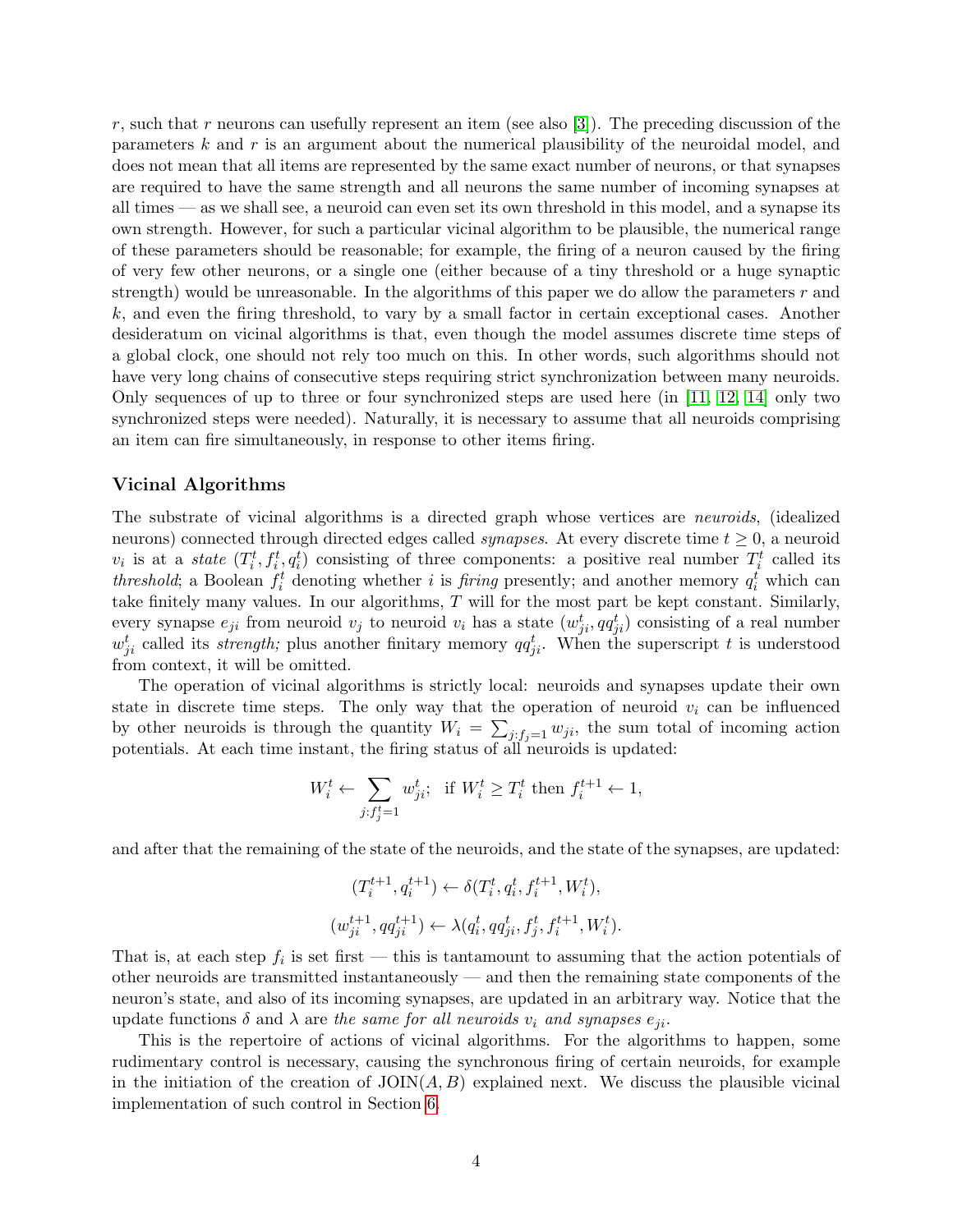In our descriptions of our vicinal algorithms, instead of presenting explicit functions  $\delta$  and  $\lambda$ , we shall use steps manipulating the *total state* of each neuroid, by which we shall mean all local information, namely the memory and threshold of the neuroid, plus the memory and strengths of all of its incoming synapses.

As an example of a vicinal algorithm, we next explain how the JOIN and LINK operations are performed; our exposition follows the one in Valiant [\[15\]](#page-19-11).

### The JOIN and LINK Operations

Given two items A and B, each represented by r neuroids, the operation  $JOIN(A, B)$  can be implemented in two steps, as follows:

- The neuroids that will represent  $C = JOIN(A, B)$  will be recruited from a population of neuroids such that there are expected (on the basis of the random graph properties of the neuroidal network) to exist at least k synapses going from each of  $A, B$  to at least r of these neuroids, for some desired parameters  $r, k$ . These neuroids are initialtly at a total state that we call CANDIDATE: not firing, all memories at some null state, the standard threshold  $T$ , and all strengths of incoming synapses equal to  $\frac{T}{k}$ .
- At the first step, all neuroids in  $A$  fire. If, at the end of this step, a candidate neuroid fires (and therefore it had at least  $k$  synapses coming from  $A$ ), then its total state becomes one that we call POISED: all synapses that come from firing A neuroids have now strength  $\frac{T^2}{2kM}$  $2kW_i$ (so that if all neuroids of A fire again, they will together achieve a sum of  $\frac{T}{2}$ ; recall that  $W_i$  is the total strength of all synapses from A, and therefore  $\frac{kW_i}{T}$  denotes the number of incoming synapses from  $A$ ). All candidates that did not fire enter a DISMISSED total state with all incoming strengths zero: they will not be needed to form C.
- Then in the next step all neuroids of  $B$  fire. If a poised neuroid fires in response, then it enters an OPERATIONAL state, in which it is ready to partake in the  $JOIN(A, B)$  operation, should both  $A$  and  $B$  fire simultaneously in the future. These are the neurons which will henceforth comprise item  $C = JOIN(A, B)$ . All synapses from B have strength  $\frac{T^2}{2kM}$  $\frac{T^2}{2kW_i}$  where  $W_i$  denotes the new sum of strengths, while the neuroids from  $A$  retain their strength (and thus, if now all neuroids in  $A$  and  $B$  fire now, all neuroids in  $C$  will fire). All poised neuroids that did not fire in this second step are now DISMISSED.

We can summarize the vicinal algorithm for the creation of  $JOIN(A, B)$  as follows:

Step 1  $A \Rightarrow$  fire; not A and not  $B \Rightarrow$  CANDIDATE Step 2 CANDIDATE and FIRED  $\Rightarrow$  POISED;  $B \Rightarrow$  fire After Step 2 POISED and FIRED  $\Rightarrow$  OPERATIONAL; POISED and not FIRED  $\Rightarrow$ **DISMISSED** 

The operation  $\text{LINK}(A, B)$  which, once executed, causes all neuroids of B to fire every time A fires, is implemented in a similar manner, by employing a large population of intermediate relay neuroids [\[15\]](#page-19-11) that are shared by all linking pairs.

Step 1 
$$
A \Rightarrow
$$
 fire;  $B \Rightarrow$  PREPARED;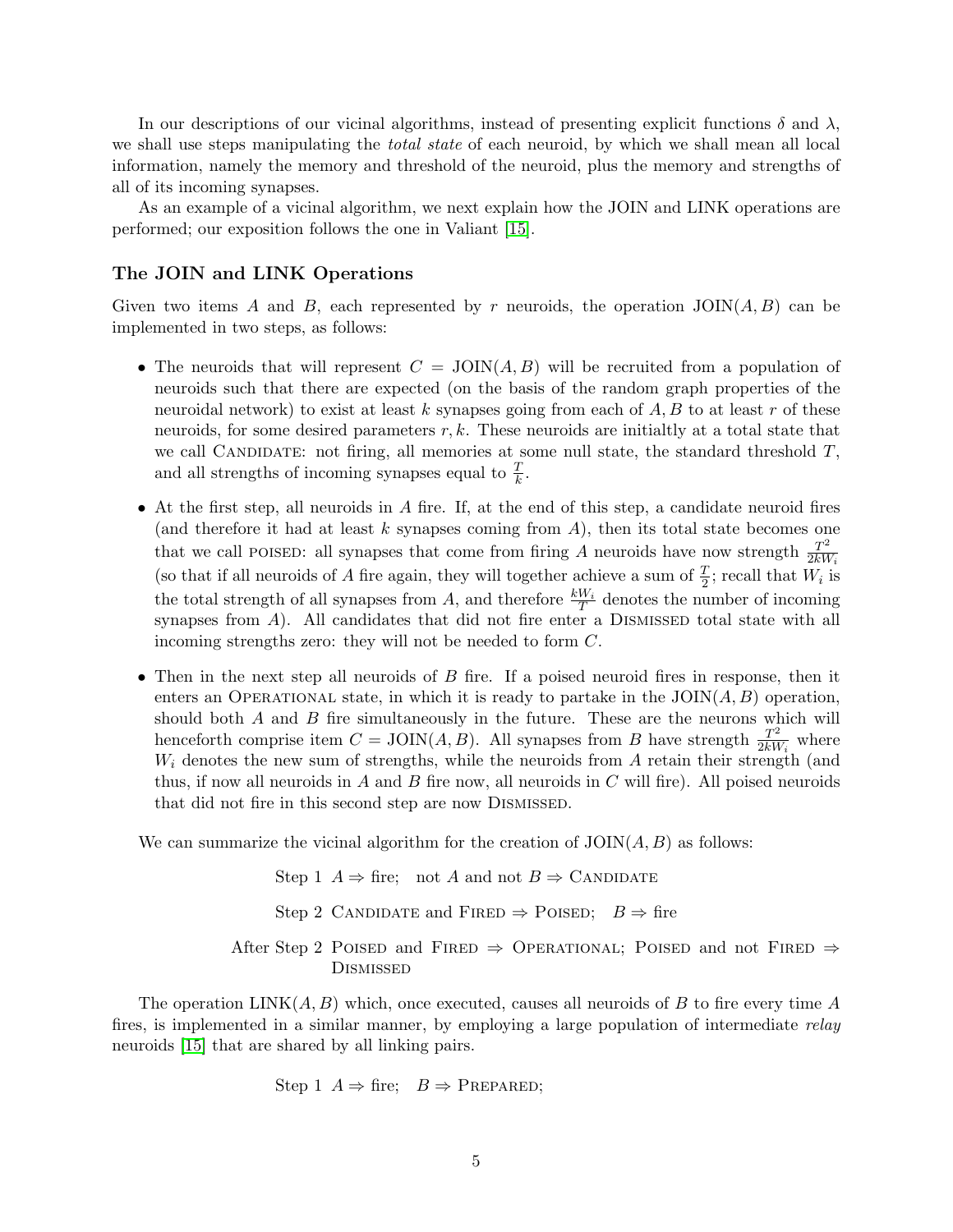Step 2 Some relay neurons fire as a result of A's firing at Step 1; the neurons of B will likely all fire as a result of this.

After Step 2 PREPARED and FIRED  $\Rightarrow$  L-OPERATIONAL

Here by L-OPERATIONAL it is meant that all incoming synapses from relay neuroids which have fired have memory state L-OPERATIONAL and strength equal to  $T/k$ , where T is the threshold and  $k$  is a small enough integer so that we expect there to be  $k$  relay nodes which both fire upon  $A$ firing and synapse to all neurons of B.

### Refraction

Neurons in the brain are known to typically enter, after firing, a refractory period during which new firing is inhibited. In our model, the firing of a neuroid can be followed by a refractory period of  $R$  steps. This can be achieved through  $R$  memory states, say by increasing the neuroid's threshold T by a factor of  $2^{R-1}$ , and subsequently halving it at every step. We shall routinely assume that, unless otherwise stated, the firing of an item will be followed by one refractory step.

### 3 Predictive JOIN

We propose now an enhanced variation of JOIN, which we call *predictive JOIN*, or  $PJOIN(A, B)$ . As before, every time A and B fire simultaneously, C will also fire. In addition, if only A fires, then C will enter a state in which it will "predict  $B$ ," in which C will be ready to fire if just B fires. Similarly, a firing of  $B$  alone results in the prediction of  $A$ . The effect is that the firing of  $A$  and  $B$ now need not be simultaneous for C to fire.

But there is more. Having predicted B, C will initiate a process whereby its prediction is checked: Informally, C will "mobilize" a part of B. If B also happens to be the predictive JOIN of some items  $D$  and  $E$ , say (as it will be in the intended use of PJOIN explained in the next section), then parts of those items will be mobilized as well, and so on. A whole set of items reachable from B in this way (by what we call downward firings) will thus be searched to test the prediction. As we shall see in the next section, this variant of JOIN can be used to perform some elementary pattern learning tasks.

#### Implementation of PJOIN

The vicinal algorithm for creating  $PJOIN(A, B)$  is the following:

#### Create  $PJOIN(A, B)$

- 1. First, create  $C = JOIN(A, B)$ , by executing the vicinal algorithm of the previous section.
- 2. Each neuroid in C participates in the next steps with probability half. Valiant [\[12\]](#page-19-8) allows vicinal algorithms to execute randomized steps, but here something mush simpler is required, as the random bit needed by a neuroid could be a part of that neuroid, perhaps depending on some component of its identity, such as its layer in cortex. We shall think of the chosen half (in expectation) of the neuroids of item C as comprising a new item which we call  $C_P$ , for "predictive C." That is, the neurons of item  $C_P$  are a subset of those of item C. (Strictly speaking this is departure from the disjoint model of implementing items, but it is a very inessential one.) The neuroids of  $C$  that are not in  $C_P$  now enter a total state called OPERATIONAL, ready to receive firings from A and/or B as any neuroid of  $\text{JOIN}(A, B)$  would.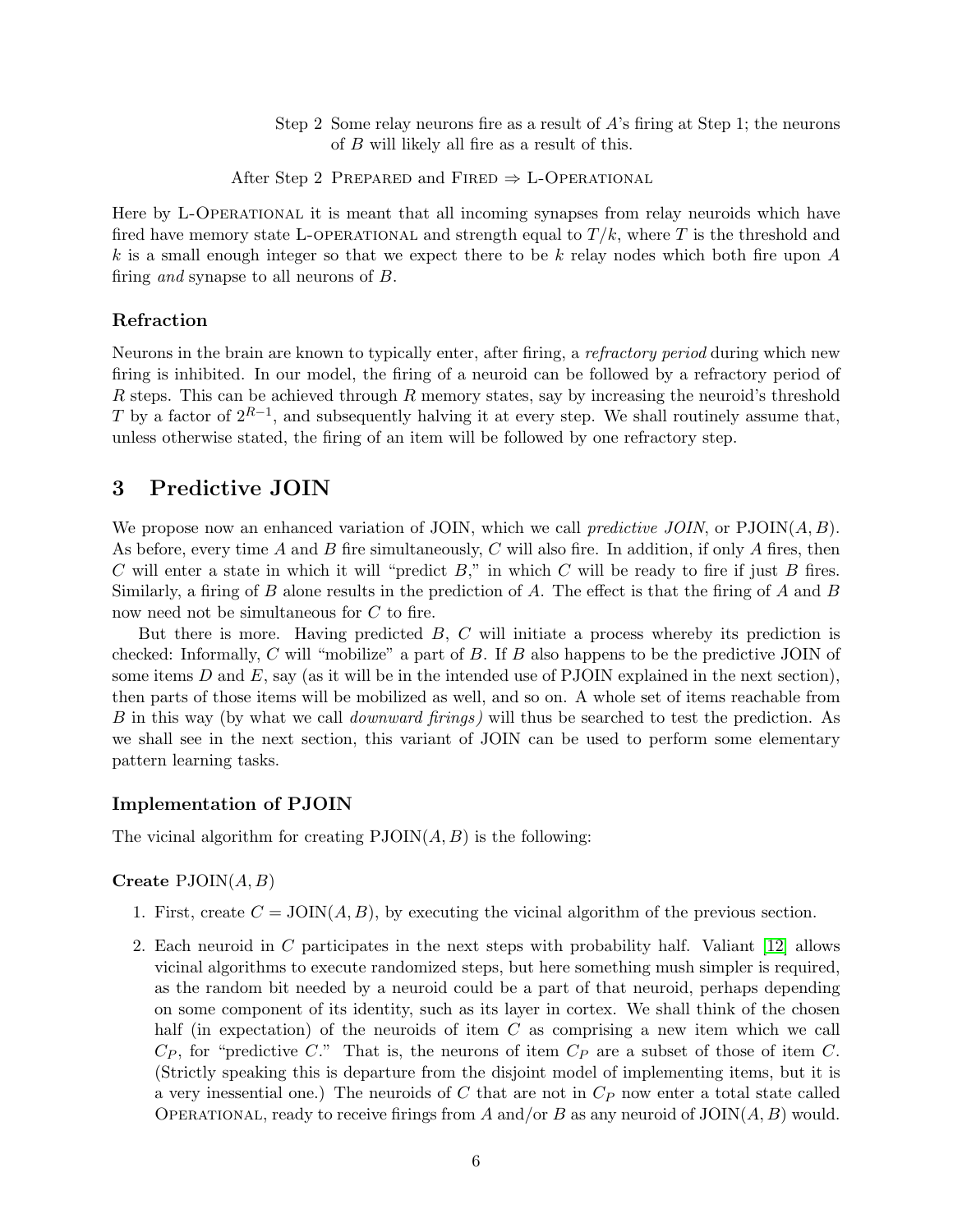- 3. Suppose now that A and B are predictive joins as well, and therefore they have parts  $A_P$ and  $B<sub>P</sub>$  (this is the context in which PJOIN will be used in the next section). In the next two steps we perform LINK( $C_P$ ,  $A_P$ ) and LINK( $C_P$ ,  $B_P$ ), linking the predictive part of C to the predictive parts of its constituent items; there is no reason why the two LINK operations cannot be carried out in parallel. In the discussion section we explain that this step can be simplified considerably, omitting the LINK operations, by taking into account certain known facts about the brain's connectivity, namely the reciprocity of synapses. After these LINK creations, the working synapses from the relay neuroids to the neuroids of  $A_P$  and  $B_P$  will be in a memory state PARENT identifying them as coming "from above." Such synapses will have a strength larger than the minimum required one (say, double), to help the neurons identify firings from a parent.
- 4. After this is done,  $C_P$  enters the total state P-OPERATIONAL, where all strengths of synapses from A and B to  $C_P$  (but not to the rest of C) are doubled. The effect is that the neuroids of  $C_P$  will fire if *either A* fires, or B fires, or *both*. This concludes the creation of  $PJOIN(A, B)$ . Notice that it takes four steps (we discuss in the last section one possible way to simplify it to three steps). After the creation of the predictive join is complete, indeed, if only one of A or  $B$  fires, then  $C_P$  will fire, initiating a breadth-first search for the missing item.

To summarize, we show below the vicinal algorithm, which we call  $\mathbf{Create}\ \mathsf{PJOIN}(A, B)$ :

Steps 1 and 2  $C = JOIN(A, B);$ 

After Step 2  $C_P$  consists of about half of the neurons in C. C and not  $C_P \Rightarrow$ **OPERATIONAL** 

Steps 3 and 4 LINK $(C_P, A_P)$ ; LINK $(C_P, B_P)$ 

After Step 4  $Ap, B_P \Rightarrow$  L-OPERATIONAL synapses in PARENT memory state;  $C_P \Rightarrow$  P-OPERATIONAL (synapses from A, B double their strength).

The *operation* of  $PJOIN(A, B)$  is a more elaborate version of that of JOIN:

- 1. If both inputs A and B fire simultaneously, then  $PJOIN(A, B)$  will operate as an ordinary JOIN.
- 2. As soon as one of A and B fires suppose that A fires then  $C_P$  fires (because of the doubled synaptic strengths), an event that will cause  $B<sub>P</sub>$  to fire downwards in the next step. Notice that  $A_P$  will not fire as a result of  $C_P$  firing, because it is in a refractory state. Also, after the firing of A, the neuroids in C double the strength of the synapses coming from  $B$ (that is, from neuroids that do not come from a parent and are refractory), and all of C enters a total state called PREDICTING B. Thus, if henceforth the predicted item B fires, all of  $C$ will fire.
- 3.  $C_P$ 's firing will cause  $B_P$  to fire downwards in the next step;  $A_P$  does not fire as a result of  $C_P$  firing, because it is in a refractory state. After this,  $C_P$  enters a PASSIVE total state. in which it will ignore firings of the  $E_P$  part of any item  $E = \text{PJOIN}(C, D)$  further above. Again, this is accomplished by setting the strength of these synapses (which are the ones in the PARENT memory state) to zero.
- 4. If henceforth the predicted item B fires, then C fires and all of  $A, B, C$  go back to the OPERATIONAL (P-OPERATIONAL for  $C_P$ ) total state.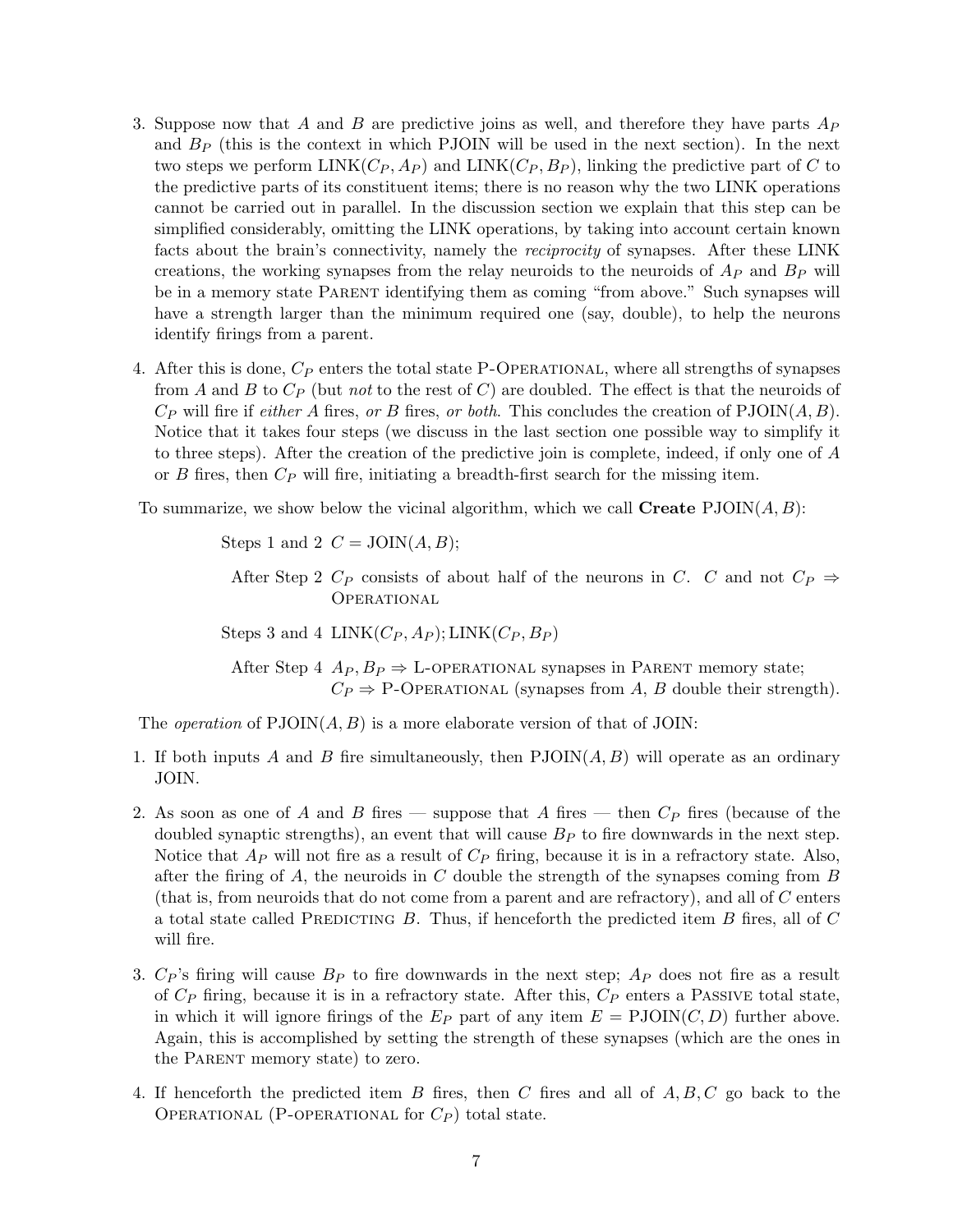5. Finally, if one of C's parents (by which we mean any item of the form  $PJOIN(C, D)$ ) fires "downwards," then the neurons in  $C_P$  will fire (we think of them as firing "downwards"), thus propagating the search for the predicted items.

The state diagram of the desired operation of  $PJOIN(A, B)$  is shown in Fig. [1.](#page-7-0)



<span id="page-7-0"></span>Figure 1: The operational state transition diagram for an item created by PJOIN

**Theorem 1** There is a vicinal algorithm that creates in four steps an item  $PJOIN(A, B)$  operating as specified by the diagram in Figure [1.](#page-7-0)

**Proof.** We must argue two things: First, that the algorithm **Create**  $PJOIN(A, B)$  above is vicinal, that is, it can be implemented within the model described in Section 2 through appropriate state transformation functions  $\delta$  and  $\lambda$ . And second, that the resulting item responds to firings of other items as specified by the diagram.

For the creation part, and since we assume that JOIN and LINK are implemented correctly, all we need to show is that the conditions that must fold after the second and after the fourth step of the algorithm Create  $PJOIN(A, B)$  can be implemented vicinally. The former is the identification of a random subset  $C_P$  of C, which is straightforward as discussed. The latter consists of (a) the PARENT memory state of the synapses from  $C_P$  to  $A_P$  and  $B_P$ , and the doubling of the strengths of these same synapses. Both (a) and (b) can be accomplished by the function  $\lambda$  of the neuroids right after the creation of  $LINK(C_P.A_P)$  and  $LINK(C_P.B_P)$ .

To argue that the resulting  $PJOIN(A, B)$  operates as specified in the diagram, it sufficed to check each transition It is easy to see that the transition graph is complete). For example, for the transitions out of the OPERATIONAL state: The "A and B fire" self-loop follows from the fact that, in this case, PJOIN operates exactly as JOIN. The "P" self-loop is also immediate, since, for each parent D of the item, the synapses coming from  $D<sub>P</sub>$  will cause the item to fire. And so on for the other transitions.  $\Box$ 

Remark: Control and Synchrony. Vicinal algorithms should run with minimum control and synchrony. By *control* we mean firings initiated by outside events, other than the firing of neuroids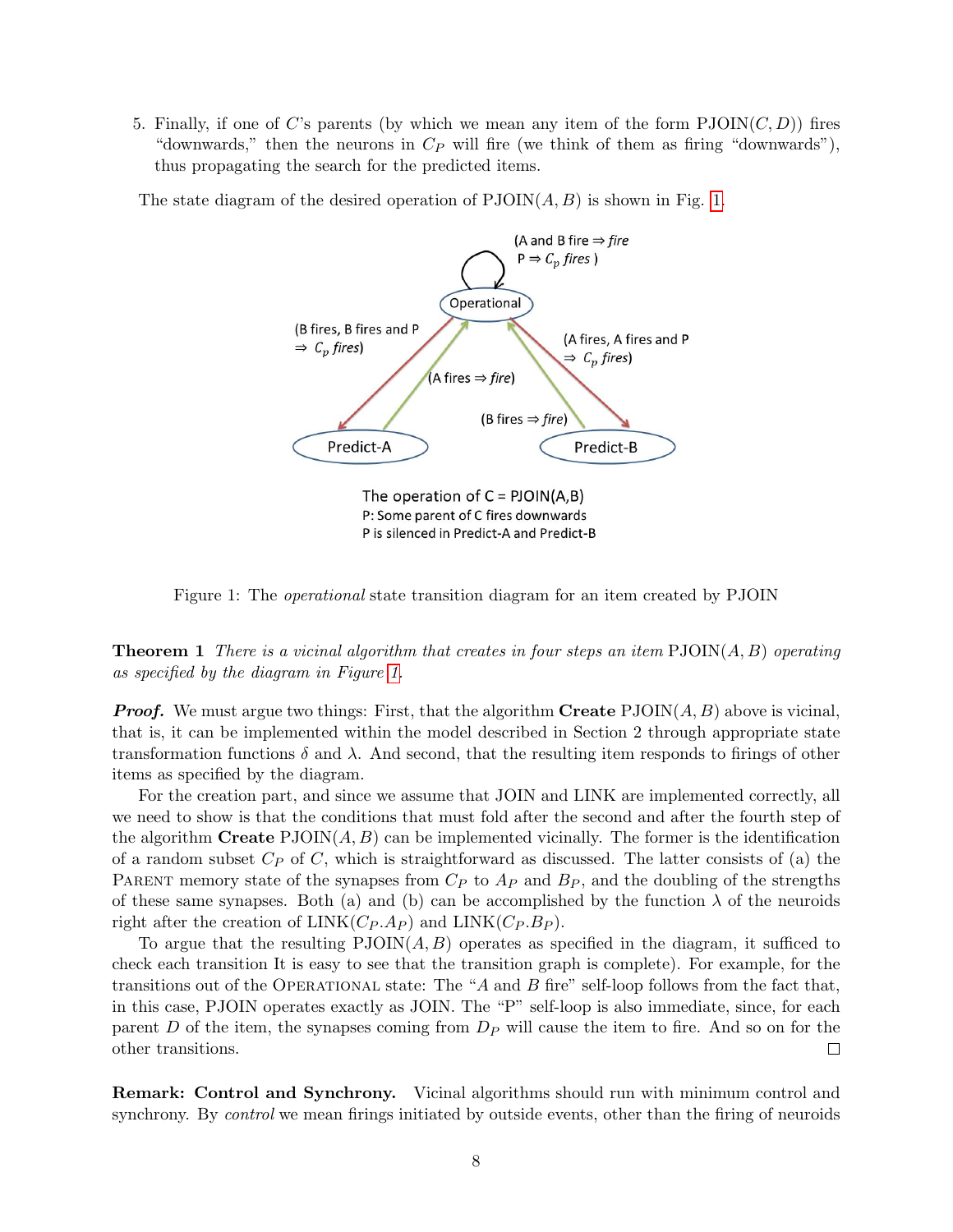explicitly mentioned in the algorithm. The only control needed in our vicinal algorithms so far is the initiation of the firings of A and B, in consecutive steps, during the creation of  $\text{JOIN}(A, B)$ . In Section [6](#page-15-0) we shall discuss briefly how all control necessary for vicinal algorithms can actually be implemented vicinally.

Similarly, expecting billions of neurons to operate in precise lockstep is not realistic, and so vicinal algorithms should not require much synchrony. The only synchronization needed in our algorithms, besides the synchronous firing of all neurons of an item in response to the neurons of another item firing (a necessary assumption for Valiant's model, and whose plausibility we discuss in Section [6\)](#page-15-0), is between the firing of two items in the two steps of the creation of  $\text{JOIN}(A, B)$  and the two steps of  $\text{LINK}(A, B)$  (and we shall soon argue that the latter one may not be necessary).

### <span id="page-8-0"></span>4 Pattern Memorization and Recognition

Cortical activity acquires meaning only when it interacts with the world via appropriate sensors and actuators. In this section we show that the primitive PJOIN enables a neurally plausible algorithm for memorizing and recognizing patterns.

**Sensing the environment.** By *pattern* we mean a binary vector with n coordinates, that is, a member of  $\{0,1\}^n$  for some parameter n. Visual patterns are only one of the many possibilities. In particular, we shall assume that there are n special items  $S_1, \ldots, S_n$  called sensors. Each  $S_i$  has two special memory states, ZERO and ONE, so that the memory states of all n sensors "spell" the pattern.

Associated with each sensor  $S_i$  there are two other items which we denote by  $\mathbf{0}_i$  and  $\mathbf{1}_i$ , such that:

- The states of the n sensors will remain unchanged during a period that we call pattern *presentation.* During such presentation, each sensor fires at most one — either spontaneously at a random time, or when predicted.
- The only activity of the neuroids of sensor  $S_i$  is the aforementioned firing, as well as the occasional change in memory state when a different pattern is presented.

The memory states of the  $n$  sensors typically remain unchanged from one time step to the next, displaying a pattern  $x \in \{0,1\}^n$ . A maximum time period during which these memory states are unchanged is called a presentation of the corresponding pattern. We assume that, during such a presentation, the n sensor items fire spontaneously at random, each at most once. After the presentation of one pattern concludes, the presentation of a different pattern begins, and so on.

**Memorization and recognition.** We say that pattern  $x \in \{0,1\}^n$  has been *memorized* if, during its first presentation, a hierarchical structure of items is eventually formed with one top item  $I(x)$ (that is, an item that does not participate in further PJOINs) which we think of as "representing" the presented pattern, in that, if x and y are different patterns,  $I(x) \neq I(y)$ . Notice that x's first presentation may follow the presentation of many other patterns  $y, z, w \dots$ , and so its memorization structure will be "built" on top of existing memorization structures of the other patterns. Now if, in any subsequent presentation of the same pattern x, this special item  $I(x)$  fires and is the highest-level item that fires, we say that the pattern has been *recognized*.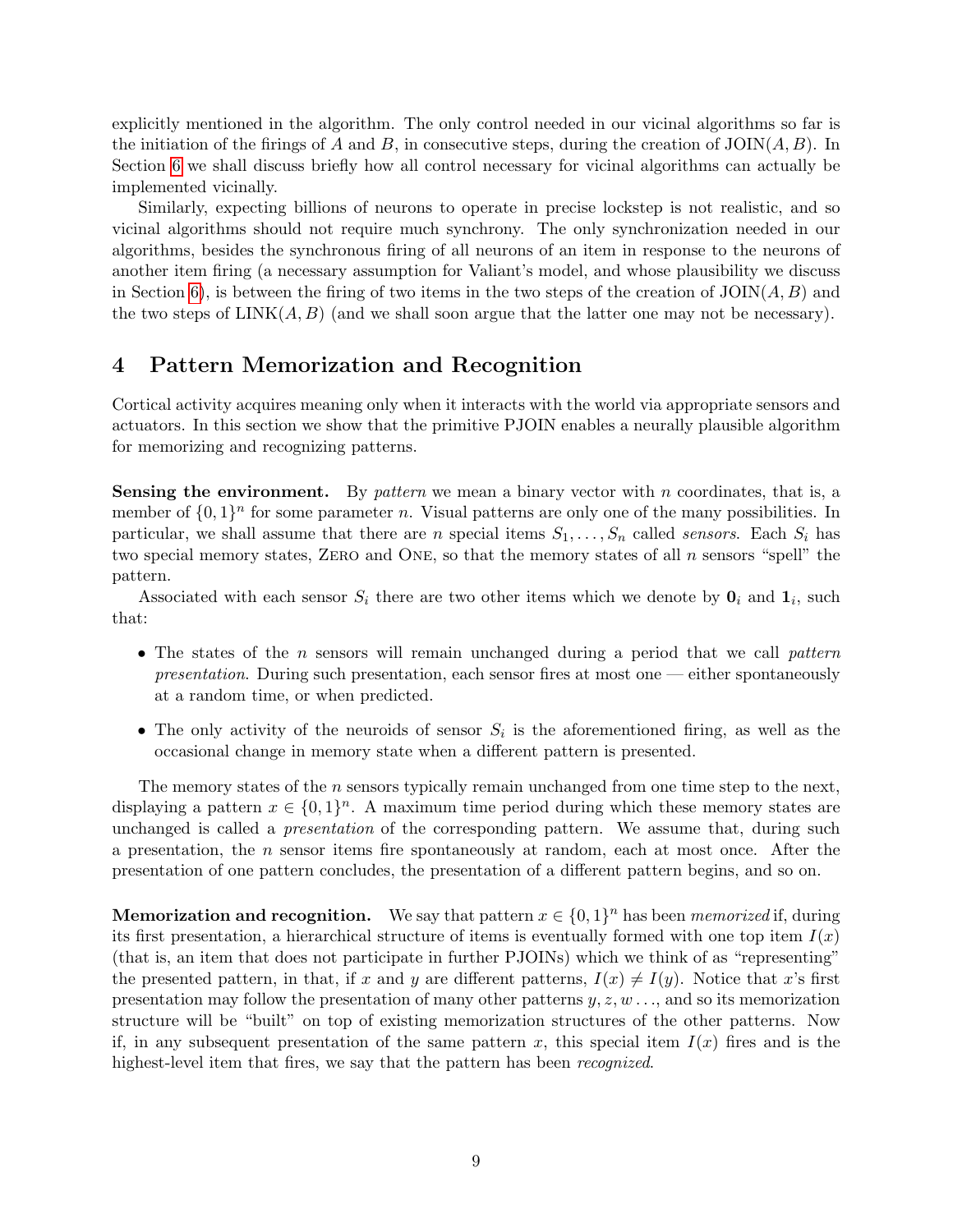Learning with PJOIN. Before describing the algorithm for learning, we make a few remarks on sensor items.

- If sensor  $S_i$  fires in state ONE, item  $\mathbf{1}_i$  fires next; similarly, if it fires in state ZERO,,  $\mathbf{0}_i$ fires. This can be achieved, for example, by LINKing  $S_i$  to both  $\mathbf{0}_i$  and  $\mathbf{1}_i$ , and appropriately manipulating the strengths of the corresponding synapses according to the memory state (ZERO or ONE) of  $S_i$ .
- The items  $\mathbf{0}_i$  and  $\mathbf{1}_i$  participate in PJOINs with other items, and thus they form the "basis" of the PJOIN structure which will be eventually formed in response to the current pattern presentation. By "basis" we mean that these are the only items in the structure that are not themselves PJOINs of other items (see Figure 2).
- There is one difference between these basis items and the other PJOIN items in the structure: As we have seen, if  $C = \text{PJOIN}(A, B)$  then its predictive part,  $C_P$ , synapses to  $A_P$  and  $B_P$ . In contrast, if  $C = \mathbf{1}_i$  or  $\mathbf{0}_i$  then  $C_P$  synapses to the corresponding  $S_i$  item. Thus, every time  $\mathbf{1}_i$ or  $\mathbf{0}_i$  "fires downwards"  $S_i$  fires next, completing the chain of predictions. Importantly, it does so without refraction (because it may have to fire in the next step to verify the prediction).
- If and when a sensor item is predicted by a parent PJOIN, its sampling weight is increased, multiplied by a factor  $M > 1$ .

Memorization and recognition of a presented pattern is achieved by the algorithm shown in Figure [2.](#page-10-0) We say that an item is PJOIN-eligible if at least D time steps have elapsed after it has fired, and none of its parents has fired for the past D steps, where  $D > 0$  is a parameter. Define the *level* of an item to be zero if out is an item of the form  $\mathbf{0}_i$  or  $\mathbf{1}_i$ ; and otherwise, if it is  $\text{PJOIN}(A, B)$ to be one plus (recursively) the largest of the levels of  $A$  and  $B$ . In our algorithm, we allow the delay D associated with an item to depend on the level of the item. The selection of pairs to be PJOINed is as follows: PJOIN-eligible items are sampled, each with probability  $q$ . Note that, even though the algorithm of Figure [2](#page-10-0) is depicted as running synchronously, the only synchrony that is necessary for its correctness is between the neuroids of the same item, and between pairs of items being joined. Furthermore, the only control (firings of neuroids initiated by events outside the algorithm, that is, by events other than firings of other neuroids), is the spontaneous firing of sensor items and the selection of PJOIN-eligible pairs of items to be PJOINed, and the initiation of the creation of the PJOIN. We shall discuss in the next section how such rudimentary control can be accomplished neuroidally.

We now turn to establishing the correctness of the algorithm. To state our main result of this section, we first review the pertinent parameters.  $p$  is the sampling probability of the sensors, and  $q$  the probability of sampling a PJOIN-eligible item for PJOINing.  $D$  is the delay after firing for an item to become PJOIN-eligible; we assume that  $D = 2\ell + 2$ . Patterns  $x_1, \ldots, x_m \in \{0, 1\}^n$  are presented with repetitions in some arbitrary order, and each presentation lasts at least T steps, where  $T \geq 4(\log n)/p$ .

<span id="page-9-0"></span>**Theorem 2** Suppose that patterns  $x_1, \ldots, x_m \in \{0,1\}^n$  are presented with repetitions in some arbitrary order, with each presentation lasting at least  $T \geq 4 \log n + (2 \log n)/p$  steps; during each presentation, sensors are sampled with probability p, while eligible pairs are sampled with probability q; and the eligibility delay D satisfies  $D \geq 2\ell + 2$  for items at level  $\ell$ . Then, with high probability,

• At the first presentation of each pattern  $x_i$ , one particular highest-level item  $I(x_i)$  is created, and during all subsequent presentations of  $x_i$  this item fires.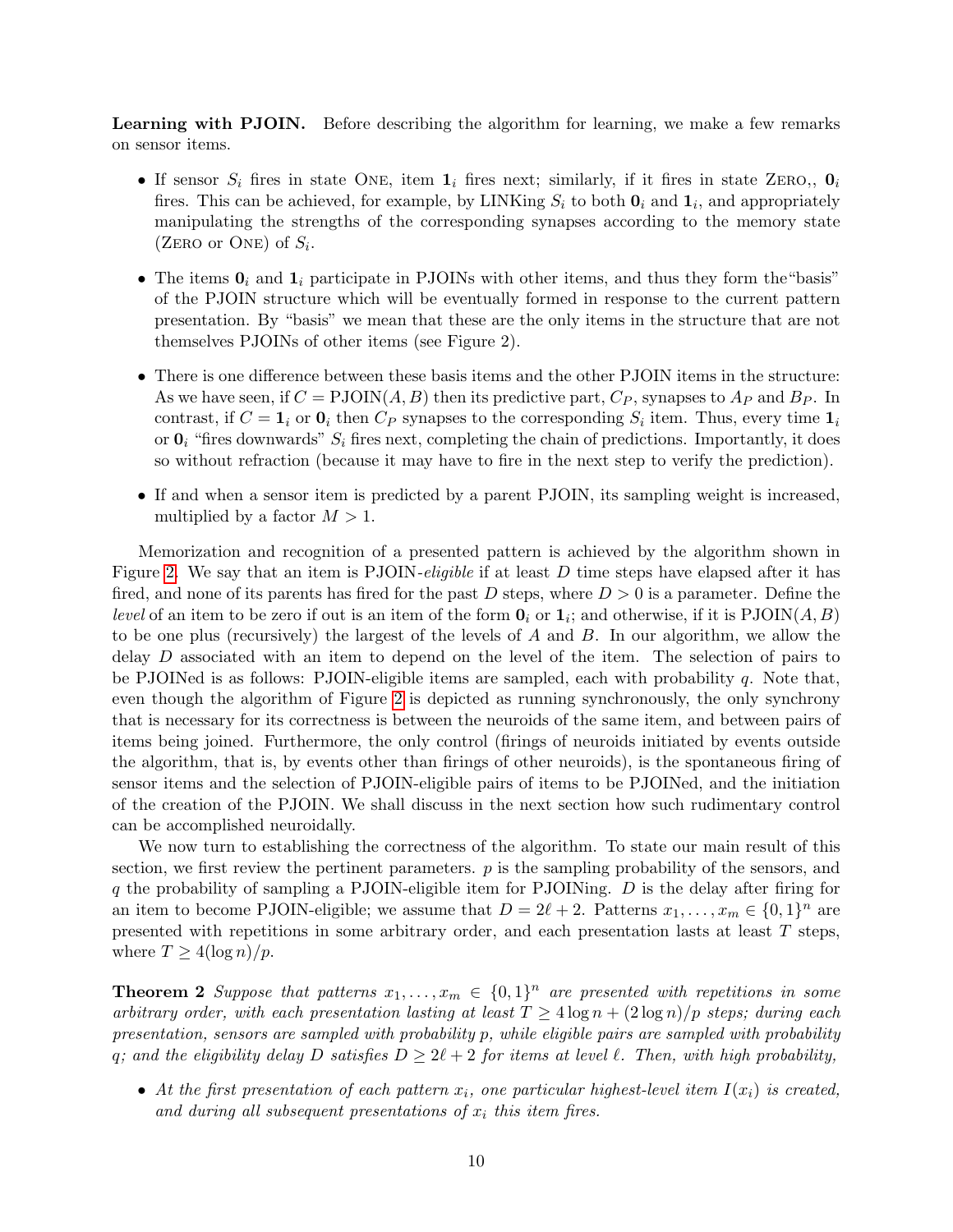$LEARN(pattern x)$ :

Initialization: set the memory state of item  $S_i$  to ZERO if  $x_i = 0$  and to ONE if  $x_i = 1$ . Repeat the following:

- 1. Sample sensor items which have not yet fired to fire next (with probability  $p$ ).
- 2. Sample PJOIN-eligible pairs of items  $(A, B)$  to initiate the creation of  $C = \text{PJOIN}(A, B)$ (with probability  $q$ ).
- 3. Carry out one step of all neuroids.

until no neuroid fires or changes state.

Figure 2: Pattern memorization and recognition: sensor items and PJOIN-eligible pairs are sampled

- <span id="page-10-0"></span>• Items  $I(x_1), \ldots, I(x_n)$  are all distinct.
- Furthermore, after each pattern is presented  $O(\log n + \log m)$  times, the  $I(x_i)$  items do not participate in the creation of PJOINs.

Remark 1. This consistent behavior, of essentially creating one PJOIN tree for each pattern (with trees having distinct roots but sharing subtrees), is not achievable using only JOIN. If mere JOINs were used, then on each presentation of a pattern of length  $n > 2$ , a new JOIN tree would be created, with no consolidation of prior knowledge. Another benefit of PJOIN is that, with it, the needed length of subsequent presentations of an item is decreased, since predictions are likely to accelerate considerably the rate with which sensors fire.

Remark 2. It is possible that, upon a presentation of an item which has already been memorized, new items may be created as PJOINs of old items. These new items should not necessarily be considered as undesirable "bugs;" they may be seen as alternative ways of parsing — of understanding — an existing pattern.

Turning to the proof of the theorem, we start with a bound on the maximum level of PJOIN items for a single pattern.

**Lemma 1** Under the conditions of the theorem, with high probability, the maximum level of an *item is*  $O(\log n)$ .

**Proof.** Suppose n sensory items are PJOIN-eligible, so that  $n-1$  PJOINs happen. Order the PJOINs  $1, 2, \ldots, n-1$ . Fix a sensory item s and let  $X_i$  be the 0-1 random variable that indicates  $\sum_{j=1}^{n-1} X_j$ . From this we have, whether s participates in the j'th PJOIN. Then the height of s at the end of the process is  $X =$ 

$$
\mathsf{E}(X) \le \sum_{j=1}^{n-1} \frac{1}{n-j} = H_{n-1} < 1 + \ln(n-1).
$$

The claim follows from the Chernoff bound for independent Bernoulli random variables (with possibly different expectations):

$$
\Pr(X - \mathsf{E}(X) > t\mathsf{E}(X)) \le \left(\frac{e^t}{(1+t)^{(1+t)}}\right)^{\mathsf{E}(X)} \le (e+1)^{-\mathsf{E}(X)}
$$

where we used  $t = e$ .

 $\Box$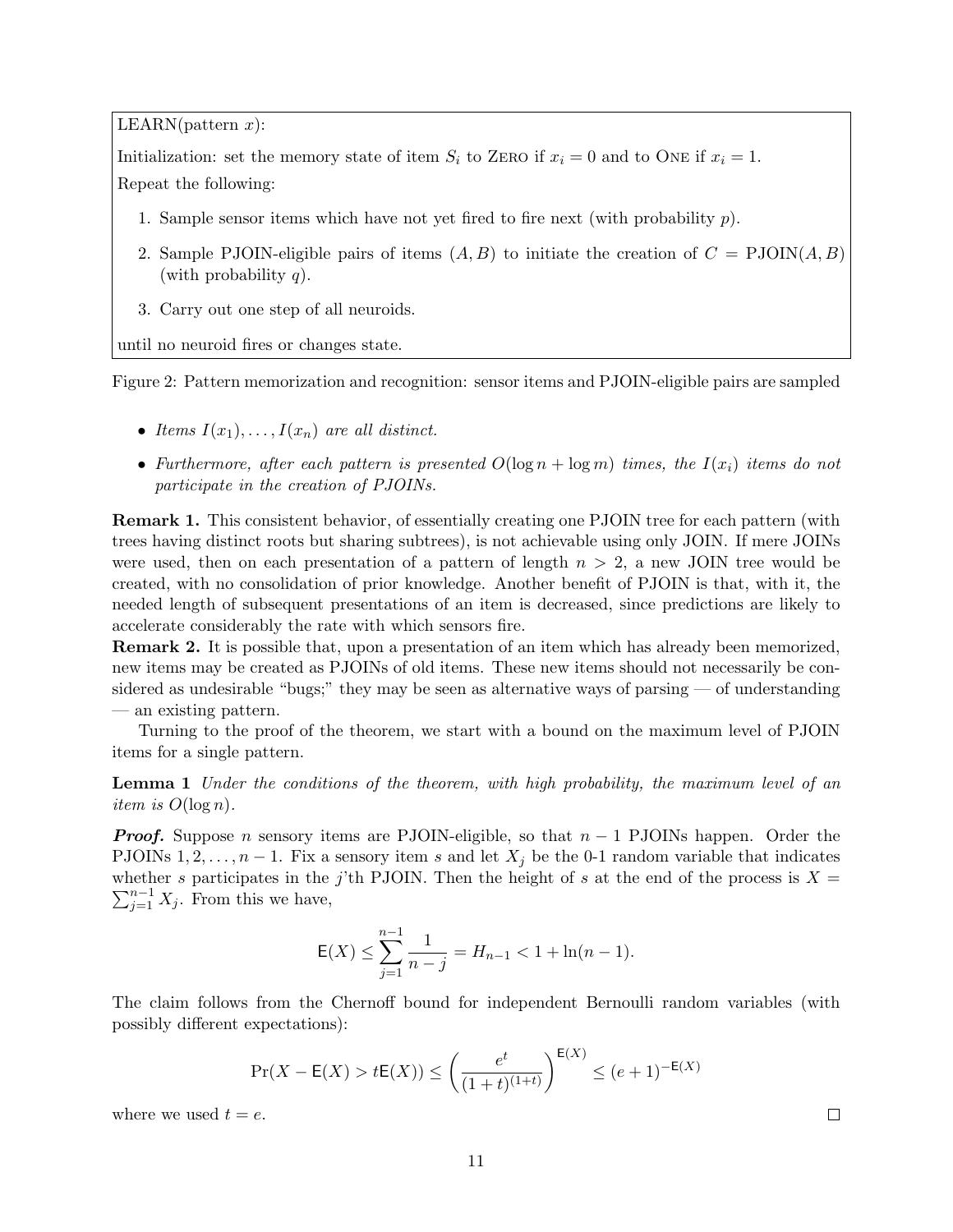**Proof of Theorem [2.](#page-9-0)** First we note that any item at any level fires if and only if all its descendants fire in response to an input pattern. This is clear since an item fires if and only if both its children fire or it is an input level item activated by an input symbol. In the former case, this firing criterion recursively applied, leads to the set of all descendants of the original item, i.e., an item fires iff all its input level descendants fire. Thus, if the descendants of an item C are exactly the set of sensory items for a particular pattern x then C fires if and only if x is presented.

Next we claim that with high probability, when a new pattern  $x$  is encountered, the algorithm creates a new highest level cell to represent this pattern, i.e., the first presentation of the pattern  $x$ creates an item  $I(x)$  whose descendants include all n sensory items that fire for x. After all possible processing of items according to the operational PJOIN state transition rules (see Fig. [1\)](#page-7-0), if there is currently no item whose descendants match the pattern  $x$ , there must be a set of items  $S$  that are PJOIN-eligible. New items are then created by sampling a pair of items from  $S$  performing a PJOIN and adding the resulting item to S. This process finishes with a single item after  $|S| - 1$ such PJOIN's. The descendants of this item correspond to the pattern  $x$ .

Now consider the presentation of a pattern x for which we already have a top-level item  $I(x)$ . All items whose descendants match the pattern will eventually fire. Thus, the original highest-level item for  $x$  will eventually fire, as claimed. En route, it is possible that two items that have fired, but none of whose parent items have fired as yet, will try to form a new PJOIN. First we bound the total number of rounds. Independent of the PJOIN creation, in each round, each sensor fires with probability p. Thus, with high probability, all n sensor items fire within  $(2 \ln n)/p$  rounds. The additional number of rounds after all sensors fire is at most the depth of the tree, i.e., at most  $4 \ln n$  whp. So the total number of rounds, again with high probability, is at most  $4 \ln n + (2 \ln n)/p$ . Thus our bound on T is adequate.

Next, on a presentation of x, consider any PJOIN item  $A$  with a parent  $B$  that is a descendant of  $I(x)$ . After item A fires, it will become PJOIN-eligible after D steps. But after A fires, its parent B predicts its sibling. The sibling is at level at most  $\ell(A)$ , and therefore it will fire within at most  $2\ell(A) + 2$  steps. Therefore such an item A will not be PJOIN-eligible after D steps since its parent would have fired.

Now consider the point where all sensor items have been sampled and existing PJOIN items that will fire, including  $I(x)$  have fired. There might be items that have fired but whose parents did not fire, items that are valid for  $x$ , but were created during the presentation of a different pattern y. These items can now form new PJOINs. However, after seeing each of the  $m$  input patterns at least once, no new PJOIN items will be created at level 1. This is because each sensory item, for each pattern, has at least one PJOIN parent. After another round of seeing all  $m$  input patterns, no PJOIN items are created at level 2. If we bound the maximum level of items, then this will bound the maximum number of rounds of seeing all m patterns after which no new PJOIN items are created.

In fact, the maximum level of an item will be  $O(\log n + \log m)$ . To see this, we we can either use Lemma [2](#page-12-0) or the following more direct argument (with a slightly weaker bound) to conclude that the maximum number of items at level  $\ell$  is at most  $mn/2^{\ell}$ . Fix a pattern i and suppose the first pattern and the  $i$ 'th pattern share an r fraction of the sensor items. Then at level 1, some fraction of these rn sensors on which they agree will form PJOINs among themselves. The sensors involved in such PJOINs will no longer form new PJOINs on presentation of patterns 1 or  $i$ , since they already have PJOIN parents that will fire. The remaining common sensors could form new PJOINs that are valid for both 1 and  $i$  in later presentations of 1 or  $i$ . But no matter how many such PJOINs (among the common items) are formed on each presentation, the total number that can be valid for both 1 and i at level 1 is at most  $rn/2$ , since once a sensor participates in one such PJOIN (where the other sibling is also from the common set of r.n sensors), it will no longer do so.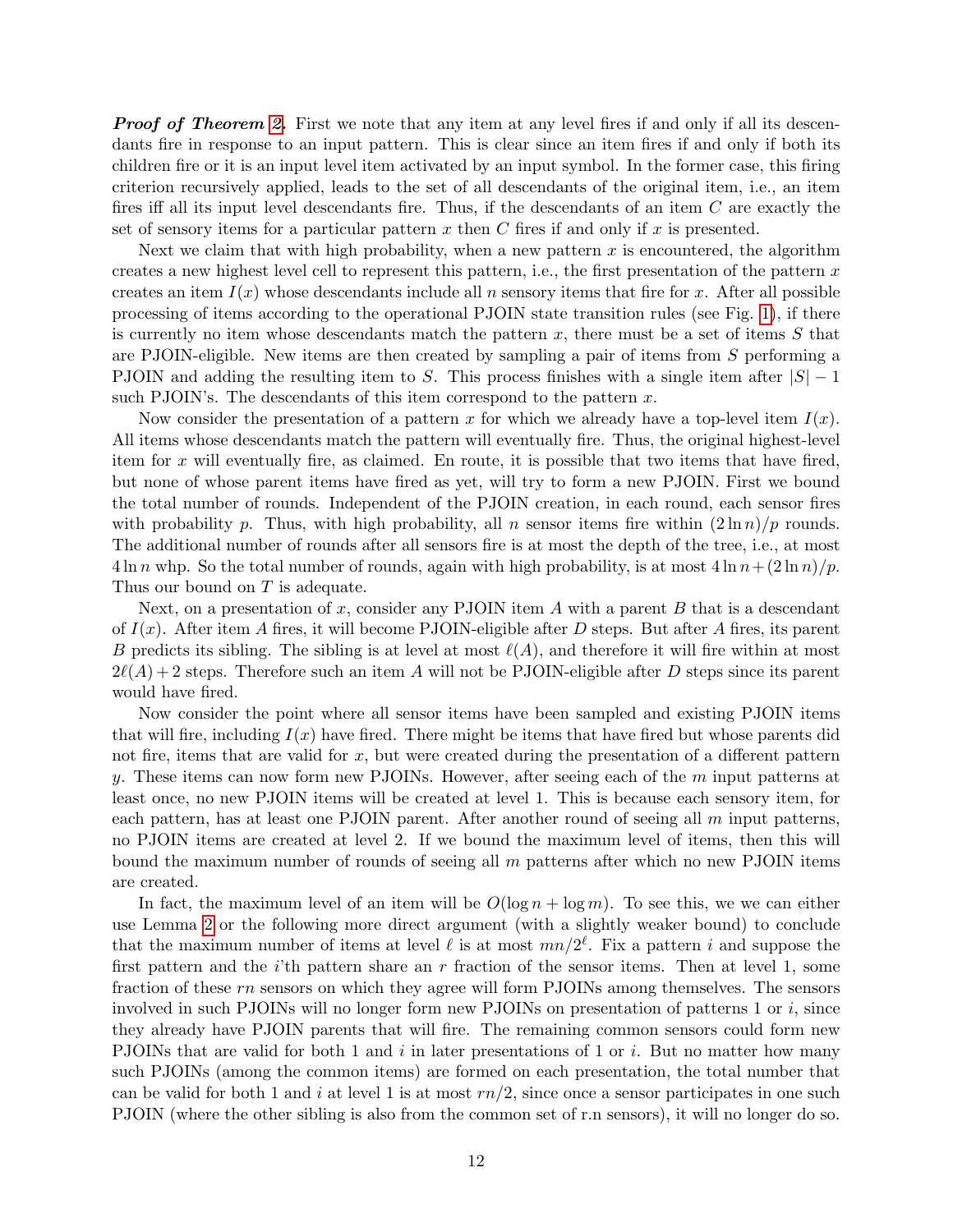For all m patterns, the number of PJOINs at level 1 valid for pattern 1 and any other pattern is at most  $mn/2$ .

We continue this argument upward. Of the items at level 1 (at most  $rn/2$ ) that are valid for both 1 and i, on a presentation of i, some pairs could form new PJOINs that are valid for both 1 and  $i$ , if they do not already have such PJOIN parents with both children valid for both patterns, but no matter what order this happens, there can be at most  $rn/4$  such PJOINs at level 2. This continues, with the number of PJOIN items halving at each level. Therefore, after  $O(\log n + \log m)$ rounds of seeing all input patterns (in arbitrary order, and any positive number of times in each round), no further PJOINs are created and the top-level items are stable for each pattern.  $\Box$ 

<span id="page-12-0"></span>The next lemma gives a sharp bound on the number of PJOIN items valid for two different patterns.

**Lemma 2** Let  $r_i = 1 - \frac{1}{n}H(x_1, x_i)$  be the fraction of overlap between two patterns  $x_1$  and  $x_i$ , where H is the Hamming distance. The expected number of PJOINs created at level  $\ell$  that are valid (i.e., will fire) for patterns  $x_1$  and  $x_i$  is  $(n/2)(r_i^4 + r_i^2(1 - r_i^2)(1 + \frac{1}{(1+r)^2}))$  for  $\ell = 1$  and

$$
\frac{n}{2^\ell} \cdot \left( r_i^{2^{\ell+1}} + r_i^{2^\ell} (1-r_i^{2^\ell}) \cdot \left( 1 + \left( \frac{1 + \left( \frac{1 + (\ldots)^2}{1+r_i^{2^{\ell-1}}} \right)^2}{1+r_i^{2^\ell}} \right)^2 \right) \right) < \frac{n}{2^\ell}.
$$

for higher  $\ell$ . Moreover, whp, the number of such PJOINs will be within a factor of 4 of this bound.

**Proof.** The proof of the expectation is by induction on  $\ell$ . Consider two patterns  $x_1$  and  $x_2$  and let r be the fraction of sensors where they agree. Then on the first presentation of  $x_1$ , the number of PJOIN items created at level  $\ell$  is  $n/2^{\ell}$ , and the expected fraction of them that are also valid for  $x_2$ will be  $r^{2^{\ell}}$  (since all constituent sensor items must be drawn from the common r fraction). Now, on a presentation of  $x_2$ , there might be more PJOINs created that are valid for  $x_1$ . At level 1, such PJOINs will come from sensors that are valid for both, but do not yet participate in PJOINs that are valid for both. The expected fraction of such sensors is  $r - r^2 = r(1 - r)$ . For each such sensor, to be part of a new PJOIN valid for  $x_1$ , the other sensor must also be picked from this set. The total fraction of sensors participating in the creation of PJOINS will be  $1 - r^2$ , since an  $r^2$  fraction of sensors already have PJOINs that will fire. Thus, the expected number of new PJOINs created at level 1 will be

$$
\frac{n}{2} \cdot r(1-r) \cdot \frac{r(1-r)}{1-r^2} = \frac{n}{2} \cdot r^2(1-r^2) \cdot \frac{1}{(1+r)^2}
$$

and thus the total number in expectation at level 1 is as claimed.

To compute the expected number of PJOINs created at the next level, we note that the first presentation of  $x_1$  creates  $r^4 \cdot (n/4)$  PJOINs that are valid for both  $x_1$  and  $x_2$ . When  $x_2$  is presented, the PJOIN items at level one that become PJOIN-eligible are  $r^2(1 - r^2)(1 + (1/(r+1)^2) \cdot (n/2))$ , with the first term coming from PJOINs that were created on the presentation of  $x_1$  and the second from new PJOINs created during the first presentation of  $x_2$ . Thus the number of PJOINs created at level 2 in expectation will be  $n/4$  times

$$
\frac{\left(r^2(1-r^2)\left(1+\frac{1}{(1+r)^2}\right)\right)^2}{1-r^4} = r^4(1-r^4)\left(\frac{1+\frac{1}{(1+r)^2}}{1+r^2}\right)^2.
$$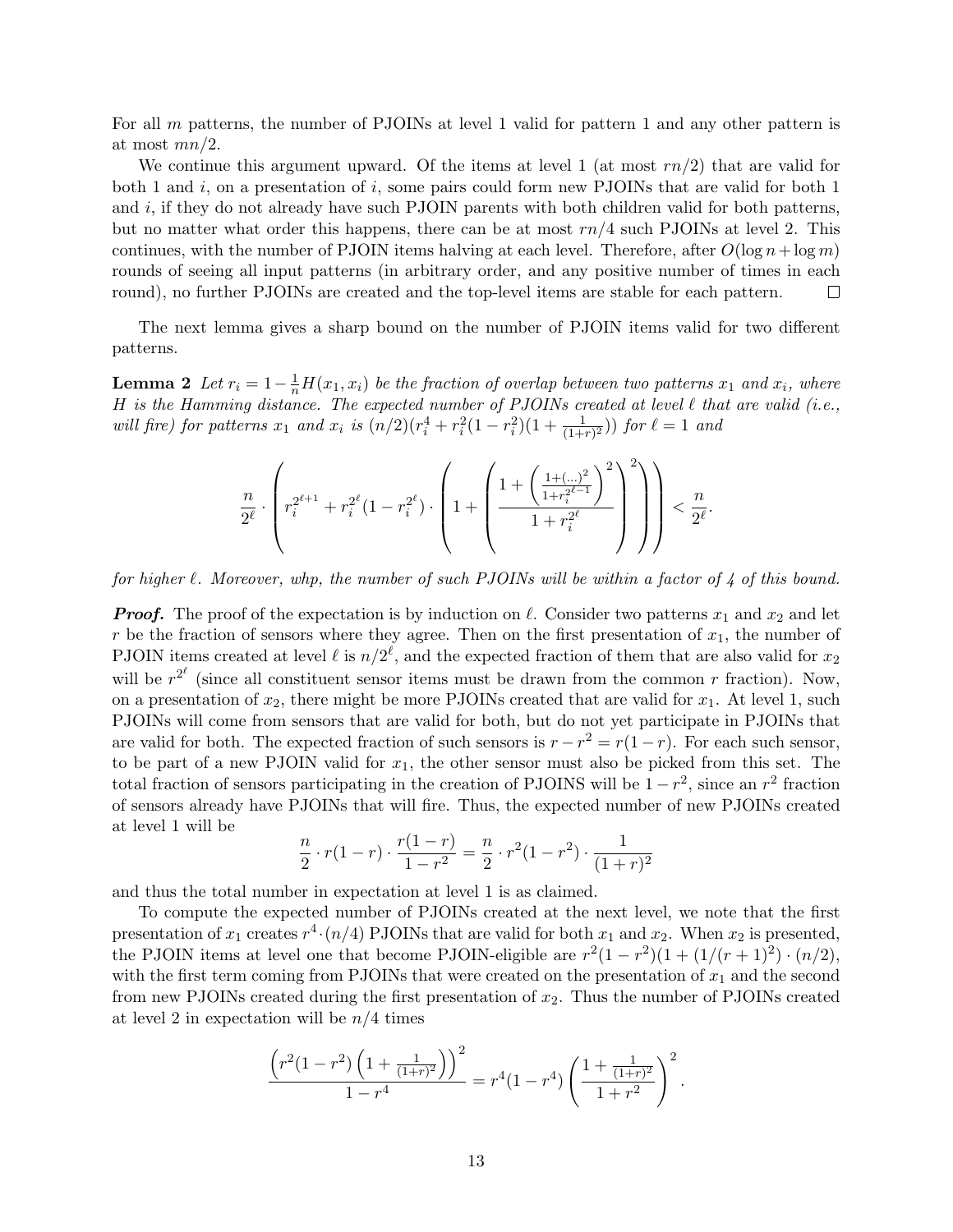Thus, the total number of PJOIN-eligible items at level 2 in expectation is

$$
\frac{n}{4} \cdot \left( r^4 - r^8 + r^4 (1 - r^4) \left( \frac{1 + \frac{1}{(1+r)^2}}{1+r^2} \right)^2 \right) = \frac{n}{4} \left( r^4 (1 - r^4) f(2) \right).
$$

Continuing, the expected number of PJOIN eligible items at level 3 is  $(n/8)$  times

$$
r^{8}(1-r^{8}) + \frac{(r^{4}(1-r^{4})f(2))^{2}}{1-r^{8}} = r^{8}(1-r^{8})\left(1+\left(\frac{f(2)}{1+r^{4}}\right)^{2}\right) = r^{8}(1-r^{8})f(3).
$$

At the  $\ell$ 'th level, the expected number of PJOIN-eligible items is thus  $(n/2^{\ell})$  times

$$
r^{2^{\ell}}(1-r^{2^{\ell}})f(\ell)
$$
 where  $f(\ell) = 1 + \left(\frac{f(\ell-1)}{1+r^{2^{\ell-1}}}\right)^2$ .

Adding the number of PJOINs at level  $\ell$  created by the first presentation of  $x_1$  that are valid for both  $x_1$  and  $x_2$  and participated in PJOINs valid for both at the next level on the first presentation of  $x_1$ , which is  $(n/2^{\ell})r^{2^{\ell+1}}$ , gives the claimed bound.

We proceed to show the inequality, namely that the above quantity,  $r^{2^{\ell}}(1-r^{2^{\ell}})f(\ell)$ , is bounded by  $1 - r^{2^{\ell+1}}$  for any  $r \in [0, 1]$ , by induction on  $\ell$ . In fact, our induction hypothesis is the following:

$$
f(\ell) \leq 1 + \frac{1}{r^{2^\ell}}
$$

It holds for  $\ell = 2$ . Assuming the induction hypothesis for  $\ell - 1$ ,

$$
f(\ell) = 1 + \left(\frac{f(\ell-1)}{1+r^{2\ell-1}}\right)^2
$$
  
\n
$$
\leq 1 + \left(\frac{1+\frac{1}{r^{2\ell-1}}}{1+r^{2\ell-1}}\right)^2
$$
  
\n
$$
= 1 + \frac{1}{r^{2\ell}}.
$$

Thus,  $r^{2^{\ell}}(1 - r^{2^{\ell}})f(\ell) \le (1 - r^{2^{\ell}})(1 + r^{2^{\ell}}) \le 1 - r^{2^{\ell+1}}$ .

The high probability bound follows from the independence of the PJOINs at each level.  $\Box$ 

### <span id="page-13-0"></span>5 Experiments

We implemented PJOIN and tested it on binary input patterns. Besides checking for correctness, we measured the total number of items created (size of memory), as well as the total traffic and the number of downward predictions, for different values of pattern length  $n$ , number of patterns m, the number of inputs presentations  $T$ , the delay  $D$ , sensor item sampling probability  $p$ , and PJOIN-eligible item sampling probability  $q$ .

While we let each presentation run for as many steps as it took for every sensory item to be sampled, for 100-size patterns, no presentation lasted more than 50 steps and after a few presentations, this dropped to 15 or less steps. Downward traffic is indeed a substantial fraction of all traffic and increases with the number of distinct patterns presented. Figure  $3(a)$  shows the the percent of downward traffic, as we increase the number of patterns  $m$ , for different values of pattern size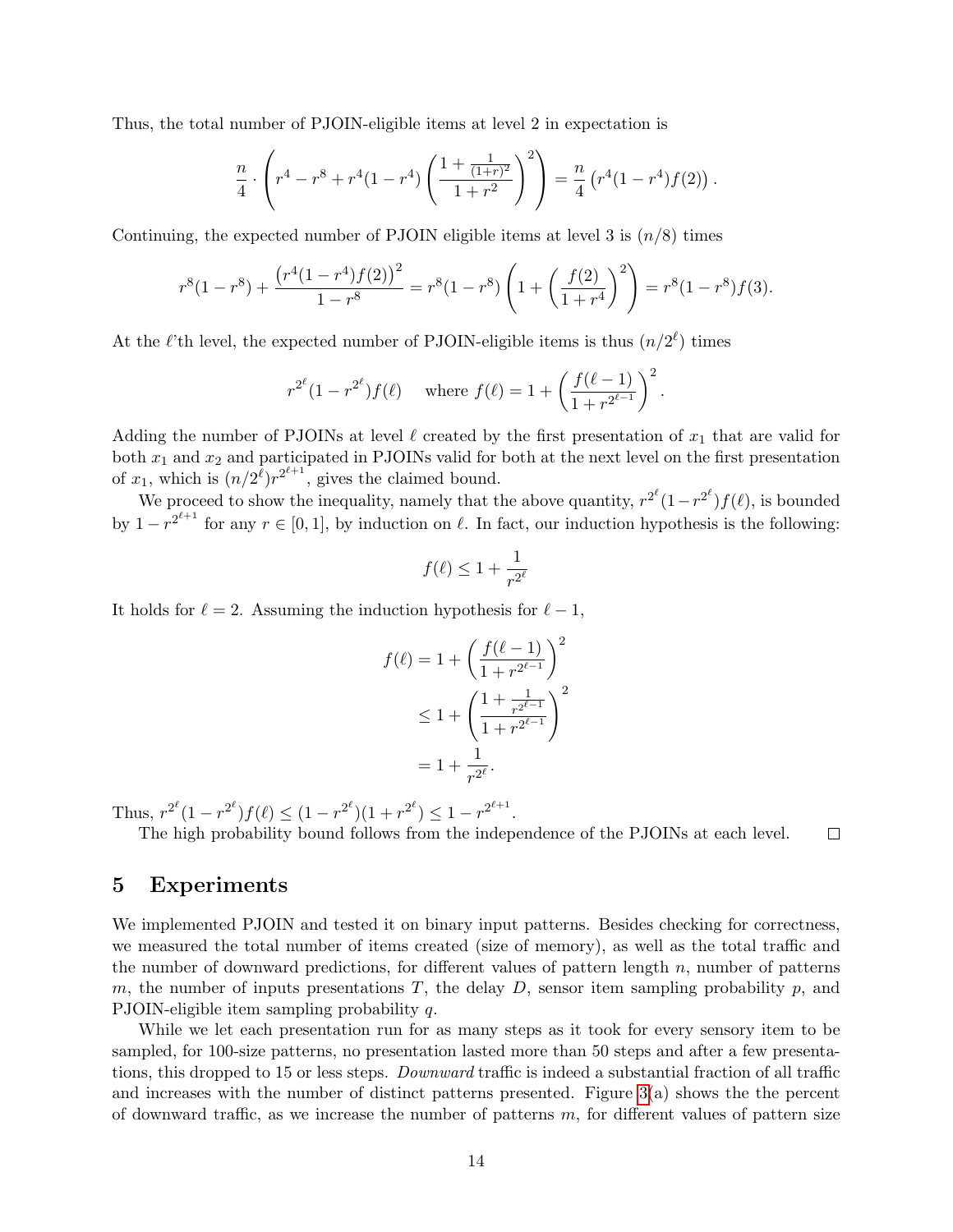

<span id="page-14-1"></span>Figure 3: % of downward traffic with (a) more patterns (b) higher sensor sampling probability.

n, with  $p = q = 0.1$  and  $T = 100$  steps per presentation. Fig [3\(](#page-14-1)b) is the downward traffic with higher sensor item sampling probability p, keeping  $q = 0.1$  and  $n = 40$ . These results were obtained without any restriction on the level difference between two items being PJOINed.

Next, items created in early presentations are relatively stable, with few PJOINS created on later presentations, as predicted by Theorem [2.](#page-9-0) Figure [4](#page-15-1) shows the average number of new PJOIN's created in each presentation, as the number of presentations increases, and as the delay for PJOIN eligibility (for items that have fired) is increased. For these experiments we kept n at 40 and  $p = q = 0.1$ .

Another experiment explores the sharing of common substructures by patterns. We generated the patterns by starting with one random pattern with  $n = 100$ , and obtain 9 more patterns by perturbing each coordinate of it randomly with probability  $p$ . In other words, the Hamming distance between consecutive patterns was  $p$  in expectation. We then used 10 presentations drawn randomly from this set of patterns. The perturbation probability  $p$  varied from 0.05 to 0.5 (the upper bound produces completely random patterns). The results in Figure [5](#page-16-0) show that, as perhaps it could have been predicted, when the perturbation probability decreases (that is, when the patters are more similar), the total size of the structure created also decreases, as patterns share more substructures.

Finally, one may wonder whether unsupervised learning could be done more effectively by making prediction *random*. If a parent of an item  $C = \text{PJOIN}(A, B)$  fires downwards, we currently require  $C_P$  to fire downwards to both A and B. One interesting variant would only fire downwards to one of A and B, chosen at random. This new version of PJOIN would generate considerably less downward traffic, and detect new patterns at a slower rate than the current one.

### <span id="page-14-0"></span>6 Some Remarks on Control

Vicinal algorithms are intended to be an austere, and therefore realistic, model of computation by the neurons in cortex. And yet certain aspects of the way we are using vicinal algorithms in this work require some further discussion and justification.

Perhaps the most striking aspect of the use of vicinal algorithms on items, as pioneered by Valiant, is the assumption that the  $r$  neuroids of an item can fire in synchrony, for example to initiate the creation of a JOIN or a PJOIN. We refer to this extraneous ability as "control." In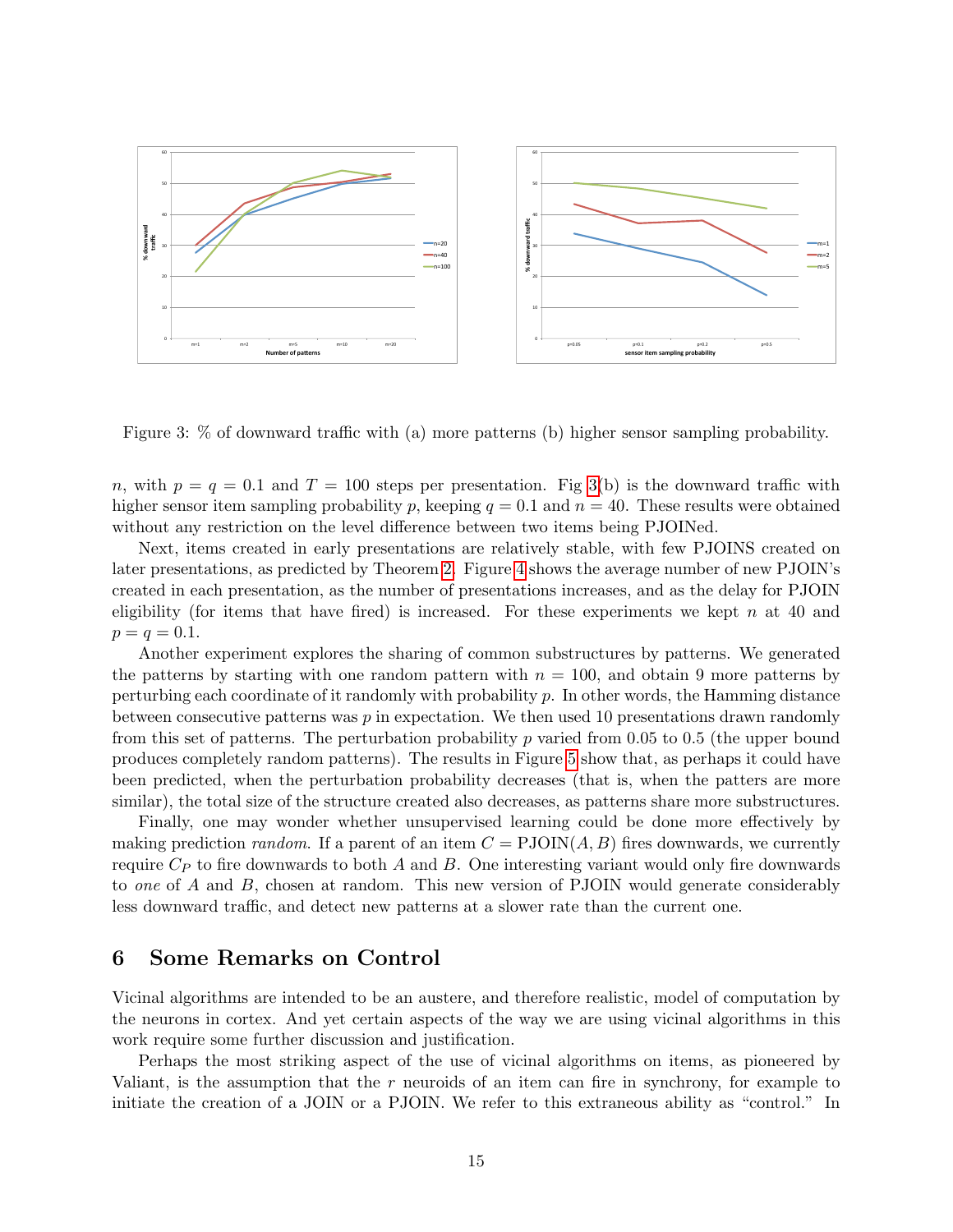

<span id="page-15-1"></span>Figure 4: Average number of new PJOIN's per presentation, with (a) increasing number of presentations (b) higher delay for PJOIN eligibility.

the current section we briefly discuss how such control could be plausibly implemented within the vicinal model.

### <span id="page-15-0"></span>Reciprocity and a modified random graph model

Valiant's basic model assumes that neuroids are connected by a random directed graph of synapses in the  $G_{np}$  model in which all possible edges have the same probability p of being present. Mea-surements of the cortex, however, suggest a more involved model. In particular, Song et a.l [\[10\]](#page-19-6) and subsequent work show that synaptic reciprocity (the chance that there is an edge from  $i$  to  $j$ and from j to i) is far greater than random. This is established for pairs chosen from quadruple whole-cell recordings, where the cells tend to be within close proximity of each other. The same is true of synaptic transitivity, i.e., the chance that two nodes connected by a path of length 2 are also connected directly.

A simple extension of the classical  $G_{n,p}$  random graph model can account reasonably well for these departures from randomness. We propose the following: We start with  $n$  vertices. For every pair of vertices i, j within a distance threshold (in the case of the data from [\[10\]](#page-19-6), this applies to every pair), with probability p only the  $i \rightarrow j$  edge is in the graph; with probability p only  $j \rightarrow i$ ; and with probability q both are in the graph; we assume that  $2p + q < 1$ . With the remaining  $1 - (2p + q)$  probability, no arc exists between i and j.

This is already a useful model, incorporating the apparent reciprocity of cortical connections. A more elaborate two-round model also introduces transitivity. The first round is as above. In the second round, for each pair i, j with no arc between i and j, for every other proximal vertex  $k$ , if there is a path of length two between i and j from the first round, ignoring direction, then we add  $i \rightarrow j$  with probability  $r \cdot p/(2p+q)$ , same for  $j \rightarrow i$ , and we add both arcs with probability  $r \cdot q/(2p+q)$ . This two-round model, with the specific values of  $p = 0.05, q = 0.047$  and  $r = 0.15$ gives a reasonable fit with the data in [\[10\]](#page-19-6) (see Figure [6\)](#page-17-0).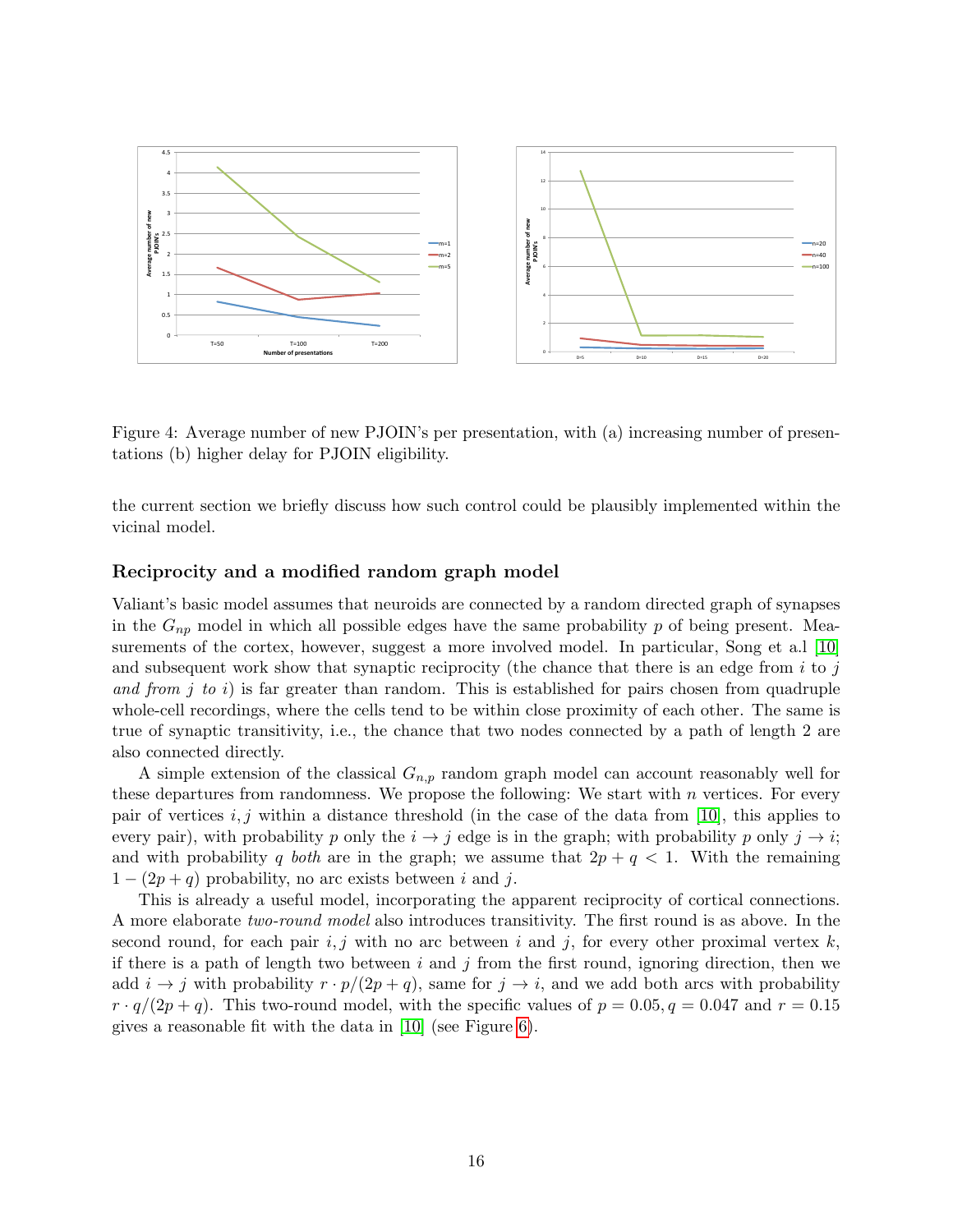

<span id="page-16-0"></span>Figure 5: Number of PJOINs created, with decreasing overlap between patterns

### An alternative implementation of  $PJOIN(A, B)$

Once we assume that the neuroids have rich reciprocal connections between them, many possibilities arise. For a first example, the creation of  $PJOIN(A, B)$  can be simplified a little. After the neuroids of  $C$  have been chosen,  $C_P$  could consist of all neuroids in  $C$  which happen to have reciprocal connections back to  $A_P$  and  $B_P$ . Now the LINK step is unnecessary, and the creation of a PJOIN can be carried out in three steps, as opposed to four.

### Using reciprocity for the control of items

Consider an item A. Is there a neuroid which is connected to each of the r neuroids through a path of reciprocal connections of the same small length, call it  $\ell$ ? For reasonable values of n (total number of available neuroids, say  $10^9$ ), r (number of neuroids in an item, say 50-100), and q (probability that two neuroids are connected in both directions, say  $10^{-5}$ ) it is not hard to see that such a neuroid is very likely to exist, with  $\ell$  is bounded by

$$
\frac{r-1}{r} \cdot \frac{\log n}{\log qn} \le 3.
$$

Furthermore, we can suppose that such a neuroid  $R_A$  ("the root of item  $A$ ") is discovered by a vicinal process soon after the establishment of item A. One can then imagine that, once the neuroids of A fire, their root can sense this, and make them fire synchronously in a future step, to create a PJOIN( $A, B$ ), as required by our algorithm. The delay parameter D of our memorization algorithm may now be seen as the required number of steps for this synchronization to be set up.

#### Simultaneous PJOINs

Another important step of our memorization algorithm, whose implementation in cortex may seem problematic, is the selection of items to be PJOINed. How are they selected, and how are they matched in pairs? And, furthermore, won't the POISED neuroids (recall the creation of a JOIN described in Section 2) be "confused" by all other items firing at once? Valiant's algorithm for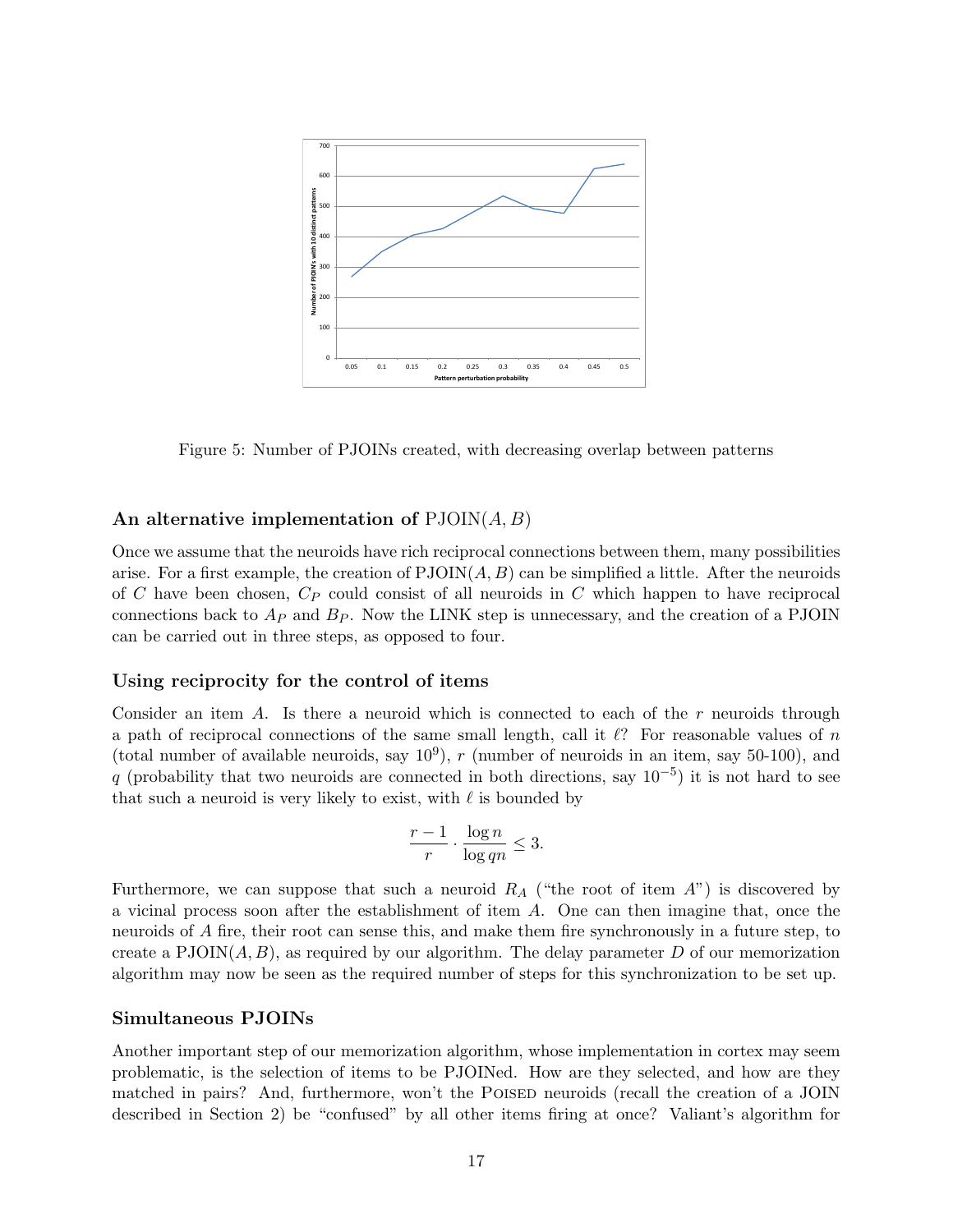

<span id="page-17-0"></span>Figure 6: Comparison of the random model with reciprocity data. The first bar in each pair is with  $p = q = 0.05$ , the second with  $p = 0.05, q = 0.047$ .

creating JOINs assumes implicitly that nothing else is happening during these two steps; the simultaneous creation of several JOINs requires some thought and explanation.

Suppose that several PJOIN-eligible items fire, presumably in response to control signal from their respective roots, as hypothesized earlier. It is reasonable to assume that these firings are not simultaneous, but occur at times differing by a fraction of the duration of a step. One step after the first firing of an item  $A$ , and in response to that firing, several neuroids are POISED to become part of a PJOIN of  $A$  with another item. If we represent the firing of item  $A$  just by the symbol A, and the time of first availability of the POISED items for it as  $A'$ , a sequence of events during our memorization algorithm can look like this:

$$
\ldots A, B, C, A', D, B', C', E, F, D', G \ldots
$$

where A<sup> $\prime$ </sup> happens one step after A and similarly for B<sup> $\prime$ </sup> after B, etc. Now this sequence of events will result in the following PJOINs being formed:  $PJOIN(A, D)$ ,  $PJOIN(B, E)$ ,  $PJOIN(C, E)$ ,  $PJOIN(D, G)$ . Notice that E formed two PJOINs, with both B and C, and F formed none, and this is of course fine. This way, the spontaneous formation of PJOINs envisioned by our algorithm can happen without undesired "interference" between different PJOINing pairs, and with only minimal control.

We believe that this alternative way to select items to be PJOINed in our learning algorithm (by choosing random stars joining existing items, instead of random edges) enjoys the same favorable quantitative performance properties established by Theorem [2.](#page-9-0)

### 7 Conclusion and Further Work

We have introduced a new primitive, PJOIN, intended to capture the combining and predicting activity apparently taking place in cortex, and which can be implemented in Valiant's minimalistic model of vicinal algorithms. We showed that, by allowing items to spontaneously form PJOINs, starting from sensory inputs, complex patterns can be memorized and later recognized within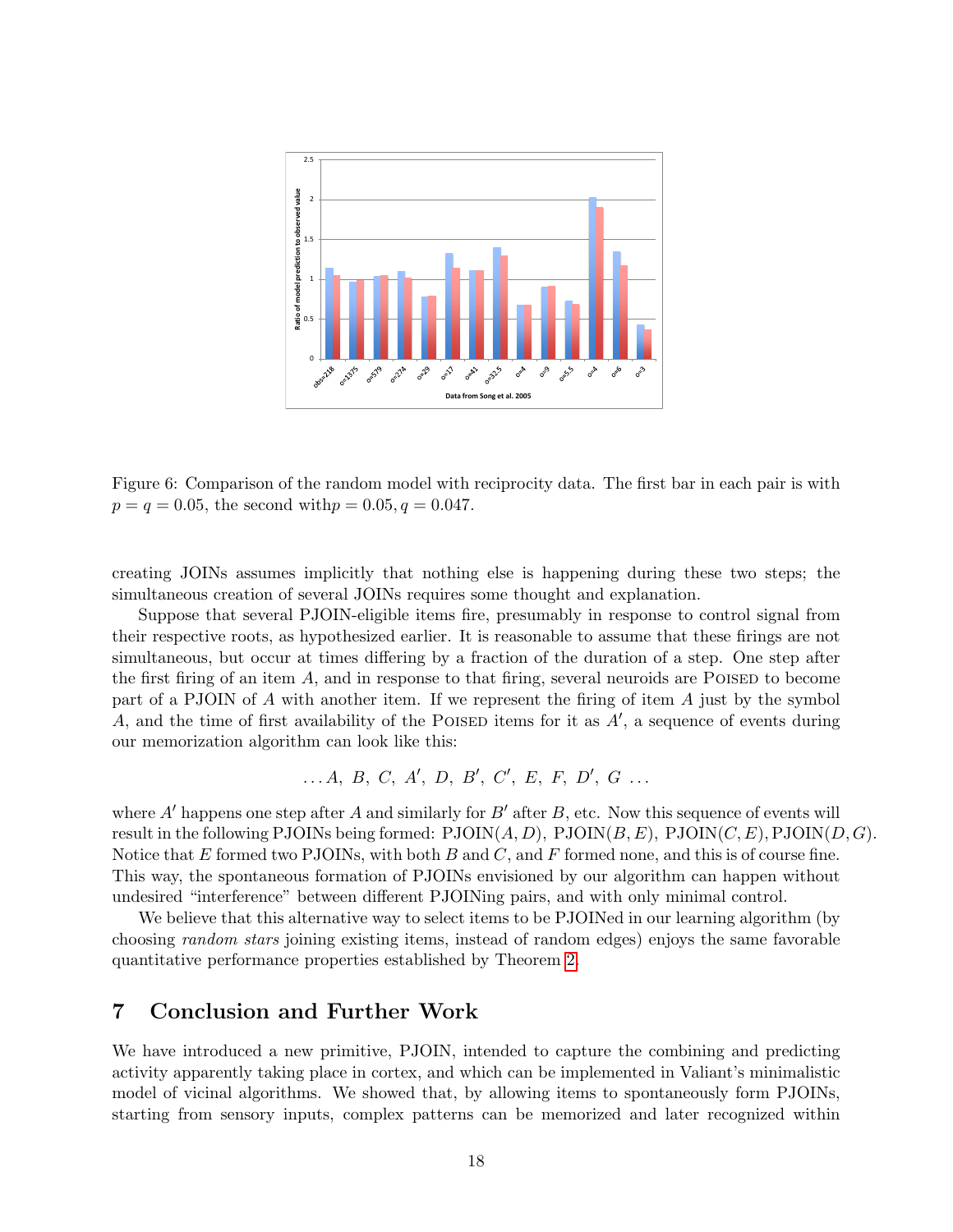very reasonable time bounds. Much of the activity in this pattern recognition process consists of predicting unseen parts of the pattern, and is directed "downwards" in the hierarchy implied by PJOINs, in agreement with current understanding.

This work touches on the world's most challenging scientific problem, so there is certainly no dearth of momentous questions lying ahead. Here we only point to a few of them that we see as being close to the nature and spirit of this work.

- Invariance. We showed how PJOINs can be a part of the solution of a rather low-level problem in cognition, namely the memorization and recognition of patterns. Naturally, there are much more challenging cognitive tasks one could consider, and we discuss here a next step that is both natural and ambitious. One of the most impressive things our brain seems to accomplish is the creation of invariants, higher-level items capturing the fact that all the various views of the same object from different angles and in different contexts (but also, at an even higher level, all sounds associated with that object or person, or even all references to it in language, etc.), all refer to one and the same thing. It would be remarkable if there is simple and plausible machinery, analogous to PJOIN, that can accomplish this seemingly miraculous clustering operation. Incidentally, *language and grammar* seem to us to be important challenges that are related to the problem of invariance.
- A PJOIN machine? This work, besides introducing a useful cortical primitive, can be also seen as a particular stance on cortical computation: Can it be that the amazing accomplishments of the brain can be traced to some very simple and algorithmically unsophisticated primitives, which however take place at a huge scale?
- Modeling the environment. If indeed cortical computation relies not on sophisticated algorithms but on crude primitives like PJOIN, then the reasons for its success must be sought elsewhere, and most probably in two things: First, the *environment* within which the mammalian cortex has accomplished so much. And secondly, the rich interfaces with this environment, through sensors and actuators and lower-level neural circuits, resulting, among other things, in complex feedback loops, and eventually modifications of the environment. What seems to be needed here is a new theory of probabilistic models capable of characterizing the kinds of "organic" environments appearing around us, which can result — through interactions with simple machinery, and presumably through evolution — to an ascending spiral of complexity in cognitive behavior.

Acknowledgements. We are grateful to Tatiana Emmanouil and Sebastian Seung for useful references, and to Vitaly Feldman and Les Valiant for helpful feedback on an earlier version of this paper.

## References

- <span id="page-18-0"></span>[1] Patricia S. Churchland, V. S. Ramachandran, and Terrence J. Sejnowski. A critique of pure vision. In Cristof Koch and Joel L. Davis, editors, Large Scale Neuronal Theories of the Brain. MIT Press, Cambridge, MA, 1994.
- <span id="page-18-1"></span>[2] Paul Erdos and Alfred Renyi. On the evolution of random graphs. Publ. Math. Inst. Hungary. Acad. Sci., 5:17–61, 1960.
- <span id="page-18-2"></span>[3] Vitaly Feldman and Leslie G. Valiant. Experience-induced neural circuits that achieve high capacity. Neural Computation, 21(10):2715–2754, 2009.